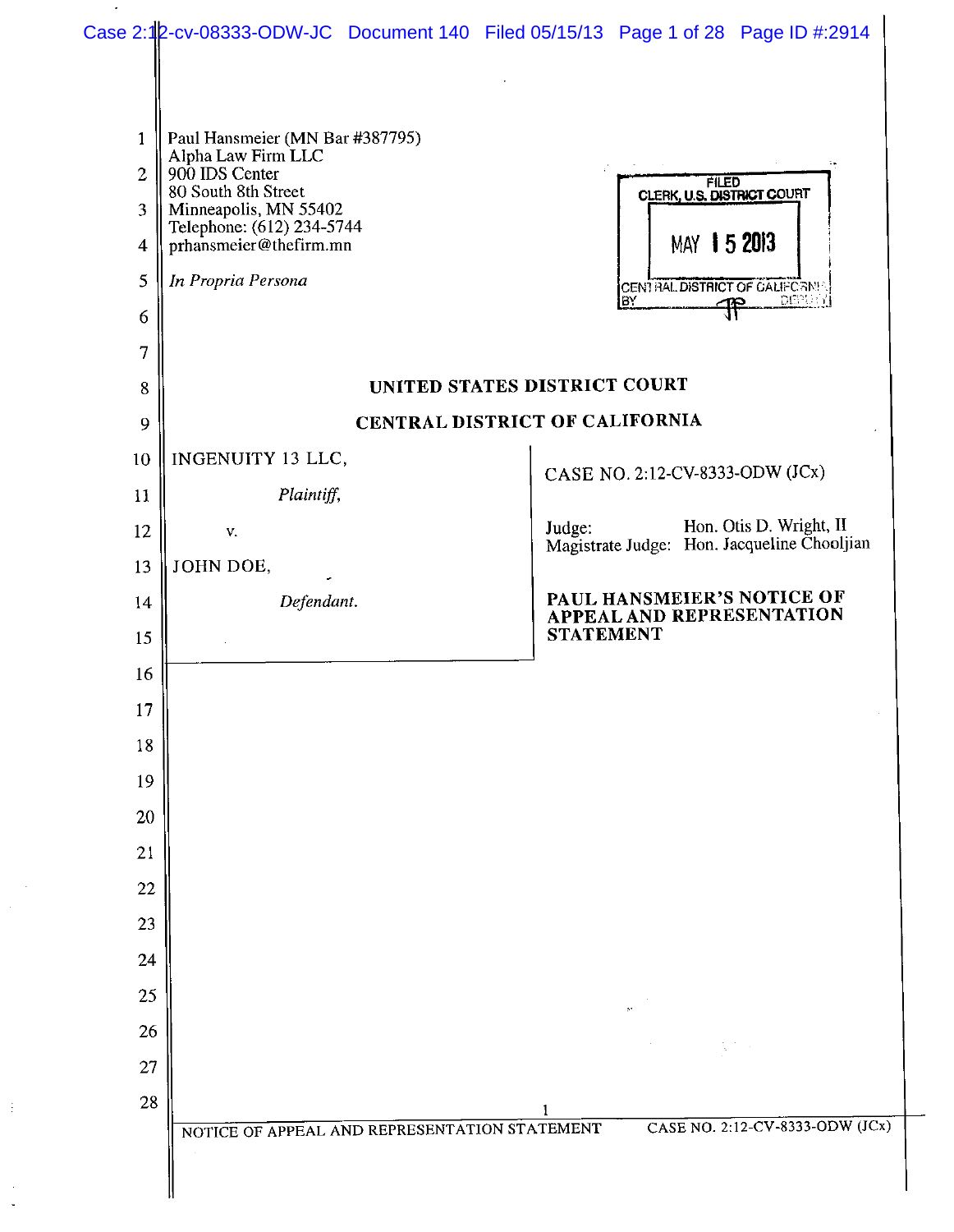| $\mathbf{1}$   | <b>NOTICE OF APPEAL</b>                                                                          |  |  |  |  |
|----------------|--------------------------------------------------------------------------------------------------|--|--|--|--|
| $\overline{2}$ | NOTICE IS HEREBY GIVEN that Paul Hansmeier hereby appeals to the United States                   |  |  |  |  |
| 3              | Court of Appeals for the Ninth Circuit from: (1) the Court's May 6, 2013 Order Issuing Sanctions |  |  |  |  |
| $\overline{4}$ | (ECF No. 130), attached as Exhibit A; (2) the Court's Order Granting Request for Leave to File a |  |  |  |  |
| 5              | Reply (ECF No. 116) attached as Exhibit B; (3) the Court's March 14, 2013 Order to show cause    |  |  |  |  |
| 6              | (ECF No. 86) (amending and incorporating ECF No. 48) attached as Exhibit C; and (4) the Court's  |  |  |  |  |
| 7              | Order to appear (ECF No. 66) attached as Exhibit D.                                              |  |  |  |  |
| 8              |                                                                                                  |  |  |  |  |
| 9              |                                                                                                  |  |  |  |  |
| 10             | Respectfully submitted,<br>DATED: May 15, 2013                                                   |  |  |  |  |
| $\mathbf{1}$   |                                                                                                  |  |  |  |  |
| 12             | Paul Hansmeier (MN Bar #387795)<br>Alpha Law Firm LLC                                            |  |  |  |  |
| 13             | 900 IDS Center<br>80 South 8th Street                                                            |  |  |  |  |
| 14             | Minneapolis, MN 55402<br>Telephone: (612) 234-5744                                               |  |  |  |  |
| 15             | prhansmeier@thefirm.mn<br>In Propria Persona                                                     |  |  |  |  |
| 16             |                                                                                                  |  |  |  |  |
| 17             |                                                                                                  |  |  |  |  |
| 18             |                                                                                                  |  |  |  |  |
| 19             |                                                                                                  |  |  |  |  |
| 20             |                                                                                                  |  |  |  |  |
| 21             |                                                                                                  |  |  |  |  |
| 22             |                                                                                                  |  |  |  |  |
| 23             |                                                                                                  |  |  |  |  |
| 24             |                                                                                                  |  |  |  |  |
| 25             |                                                                                                  |  |  |  |  |
| 26             |                                                                                                  |  |  |  |  |
| 27             |                                                                                                  |  |  |  |  |
| 28             | 2                                                                                                |  |  |  |  |
|                | CASE NO. 2:12-CV-8333-ODW (JCx)<br>NOTICE OF APPEAL AND REPRESENTATION STATEMENT                 |  |  |  |  |
|                |                                                                                                  |  |  |  |  |
|                |                                                                                                  |  |  |  |  |

where  $\alpha$  is a set  $\alpha$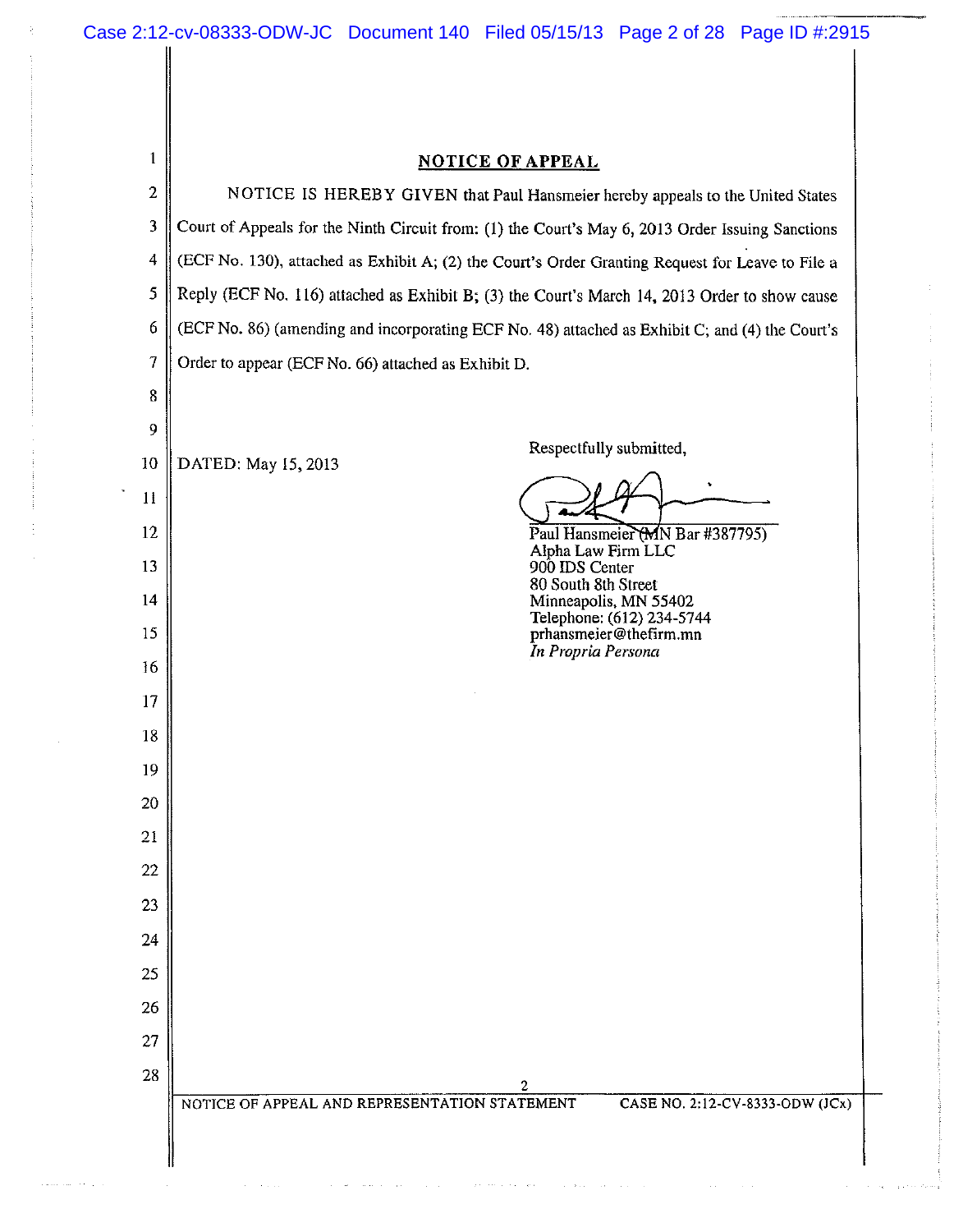$\mathbf{1}$ 

 $\overline{2}$ 

3

 $\overline{4}$ 

5

6

7

### REPRESENTATION STATEMENT The undersigned is proceeding in propria persona. Pursuant to Rule 12(b) of the Federal Rules of Appellate Procedure and Circuit Rule 3-2(b), Paul Hansmeier submits this Representation Statement. The following list identifies all parties to the action and all persons and entities affected by the orders appealed from, and it identifies their respective counsel by name, firm, address, telephone number, and e-mail, where appropriate: 8 9 **COUNSEL OF RECORD PARTIES**  $10$ 11 Non-Party Paul Hansmeier Paul R. Hansmeier Alpha Law Firm LLC 12 900 IDS Center 80 South 8th Street 13 Minneapolis, MN 55402 Telephone: (612) 234-5744 14 prhansmeier@thefirm.mn In Propria Persona 15 16 Andrew J. Waxler, SBN 113682 Non-Party Brett Gibbs Barry Z. Brodsky, SBN 93565 17 Won M. Park, SBN 194333 Waxler<sup>+</sup>Carner<sup>+</sup>Brodsky LLP 18 1960 East Grand Avenue, Suite 1210 19 El Segundo, California 90245 Telephone: (310) 416-1300 20 Facsimile: (310) 416-1310 e-mail: awaxler@wcb-law.com 21 e-mail: wpark@wcb-law.com 22 Heather L. Rosing, Bar No. 183986 Non-Parties Paul Duffy, Angela Van Den Hemel 23 David M. Majchrzak, Bar No. 220860 and Prenda Law, Inc. Klinedinst PC 24 501 West Broadway, Suite 600 San Diego, California 92101 25 Telephone: (619) 239-8131 Fax: (619) 238-8707 26 e-mail: hrosing@klinedinstlaw.com 27 e-mail: dmajchrzak@klinedinstlaw.com 28  $\mathbf{3}$ NOTICE OF APPEAL AND REPRESENTATION STATEMENT

CASE NO. 2:12-CV-8333-ODW (JCx)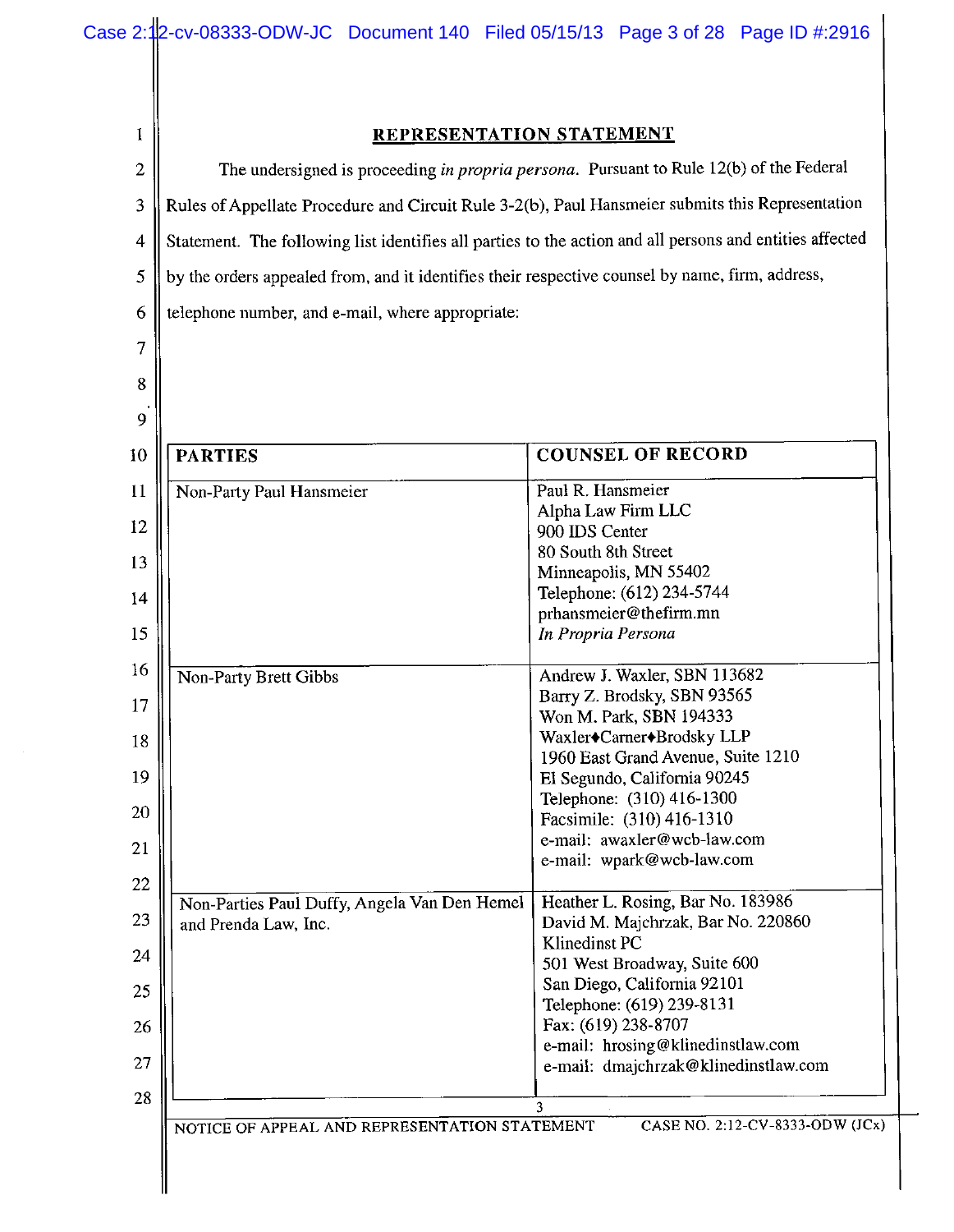### Case 2:12-cv-08333-ODW-JC Document 140 Filed 05/15/13 Page 4 of 28 Page ID #:2917

| $\mathbf{1}$   | Non-Party John Steele                         | Timothy J. Halloran - 104498                                     |
|----------------|-----------------------------------------------|------------------------------------------------------------------|
| $\overline{2}$ |                                               | Thomas P. Mazzucco - 139758<br>Murphy, Pearson, Bradley & Feeney |
|                |                                               | 88 Kearny Street, 10th Floor                                     |
| 3              |                                               | San Francisco, CA 94108-5530                                     |
| 4              |                                               | Tel: (415) 788-1900                                              |
|                |                                               | Fax: (415) 393-8087                                              |
| 5              | Non-Parties Mark Lutz, Peter Hansmeier and    | Livewire Holdings, LLC<br>2100 M St. NW                          |
| 6              | Livewire Holdings LLC                         | Suite 170-417                                                    |
| 7              |                                               | Washington DC 20037-1233                                         |
|                |                                               | Tel: (888)-588-9473                                              |
| 8              |                                               | Fax: (888)-964-9473                                              |
| 9              | Non-Party Steele Hansmeier PLLC               | No known address. Company formally                               |
|                |                                               | dissolved in 2011.                                               |
| 10             |                                               |                                                                  |
| 11             | Non-Party 6881 Forensics, LLC                 | Springates East                                                  |
| 12             |                                               | Government Road<br>Charlestown, Nevis                            |
|                |                                               |                                                                  |
| 13             | Plaintiff Ingenuity13, LLC and                | Brett L. Gibbs, Esq. (SBN 251000)                                |
| 14             | related-case Plaintiff AF Holdings, LLC       | Of Counsel to Prenda Law Inc.                                    |
|                |                                               | 38 Miller Avenue, Suite 263                                      |
| 15             |                                               | Mill Valley, CA 94941<br>415-325-5900                            |
| 16             |                                               | blgibbs@wefightpiracy.com                                        |
|                |                                               |                                                                  |
| 17             | Non-Party Putative John Doe                   | Morgan Pietz (SBN 260629)                                        |
| 18             |                                               | The Pietz Law Firm<br>3770 Highland Ave., Ste. 206               |
| 19             |                                               | Manhattan Beach, CA 90266                                        |
|                |                                               | mpietz@pietzlawfirm.com                                          |
| 20             |                                               | Telephone: (310) 424-5557                                        |
| 21             |                                               | Facsimile: (310)546-5301                                         |
|                |                                               | Nicholas Ranallo                                                 |
| 22             |                                               | 371 Dogwood Way                                                  |
| 23             |                                               | Boulder Creek, CA 95006                                          |
| 24             |                                               | nick@ranallolawoffice.com                                        |
|                |                                               | Telephone: (831) 703-4011<br>Fax: (831) 533-5703                 |
| 25             |                                               |                                                                  |
| 26             |                                               |                                                                  |
|                |                                               |                                                                  |
| 27             |                                               |                                                                  |
| 28             |                                               | 4                                                                |
|                | NOTICE OF APPEAL AND REPRESENTATION STATEMENT | CASE NO. 2:12-CV-8333-ODW (JCx)                                  |
|                |                                               |                                                                  |
|                |                                               |                                                                  |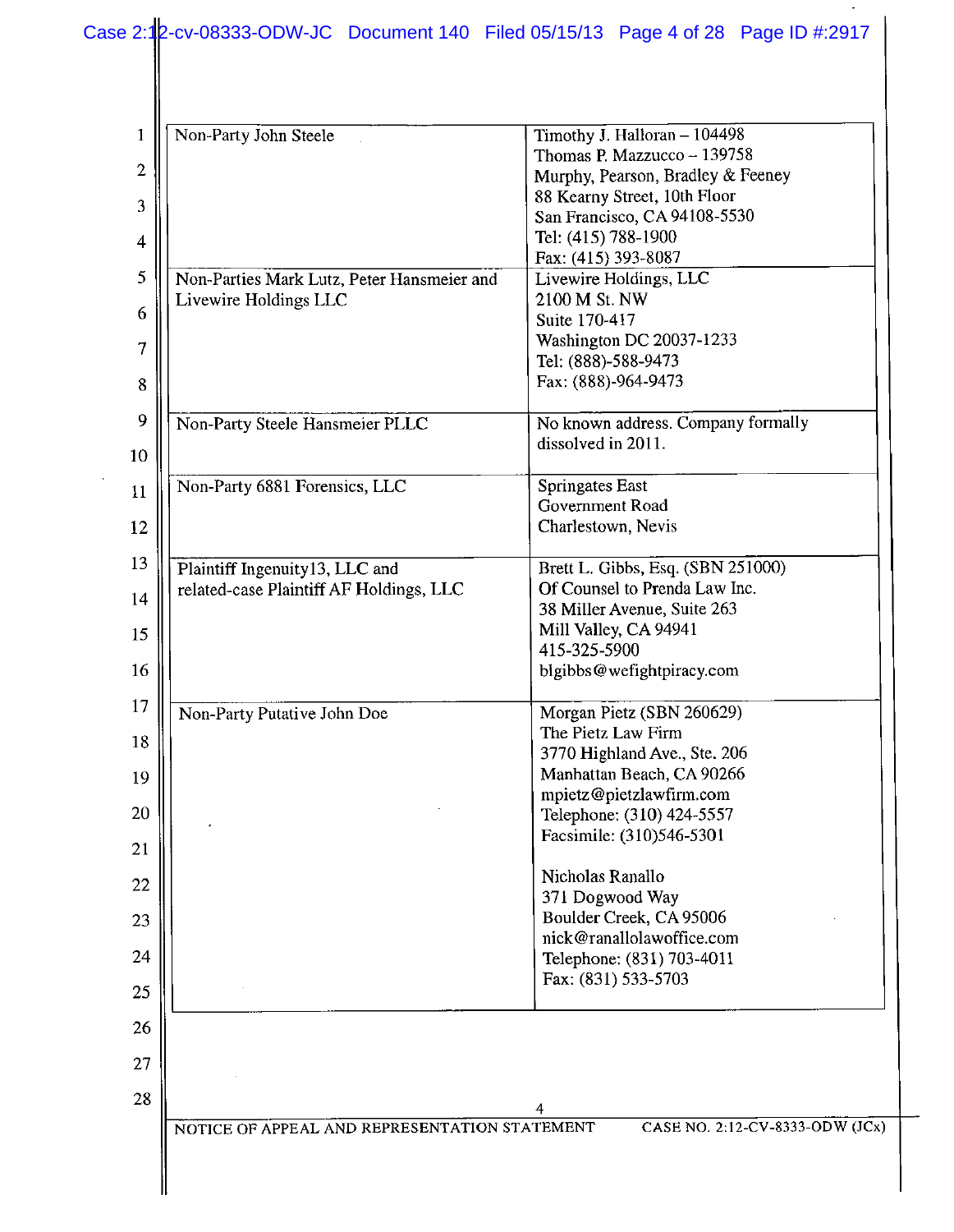| 1                    |                                                                      | UNITED STATES DISTRICT COURT                                                                   |  |
|----------------------|----------------------------------------------------------------------|------------------------------------------------------------------------------------------------|--|
| 2                    |                                                                      | CENTRAL DISTRICT OF CALIFORNIA                                                                 |  |
| 3                    | <b>INGENUITY 13 LLC,</b>                                             |                                                                                                |  |
| 4                    | Plaintiff,                                                           | CASE NO. 2:12-CV-8333-ODW (JCx)                                                                |  |
| 5<br>V.              |                                                                      | Judge:<br>Hon. Otis D. Wright, II                                                              |  |
| JOHN DOE,<br>6       |                                                                      | Magistrate Judge: Hon. Jacqueline Chooljian                                                    |  |
| 7                    | Defendant.                                                           | <b>CERTIFICATE OF SERVICE</b>                                                                  |  |
| 8                    |                                                                      |                                                                                                |  |
| 9                    | IT IS HEREBY CERTIFIED THAT:                                         |                                                                                                |  |
| 10                   |                                                                      | I, the undersigned, am a citizen of the United States and am at least eighteen years of age.   |  |
|                      |                                                                      | My business address is 80 S. 8th St. Suite 900, Minneapolis, MN 55402. I am not a party to the |  |
| 11                   | above-entitled action. I have caused service of:                     |                                                                                                |  |
| 12<br>13             | PAUL HANSMEIER'S NOTICE OF APPEAL<br>AND REPRESENTATION STATEMENT    |                                                                                                |  |
| 14                   | On the following parties via U.S. Mail first-class, postage prepaid: |                                                                                                |  |
| <b>PARTIES</b><br>15 |                                                                      | <b>ADDRESS</b>                                                                                 |  |
| 16                   | Non-Party Brett Gibbs                                                | Andrew J. Waxler, SBN 113682                                                                   |  |
| 17                   |                                                                      | Barry Z. Brodsky, SBN 93565<br>Won M. Park, SBN 194333                                         |  |
|                      |                                                                      | Waxler <sup>+</sup> Carner <sup>+</sup> Brodsky LLP                                            |  |
|                      |                                                                      | 1960 East Grand Avenue, Suite 1210                                                             |  |
| 18                   |                                                                      | El Segundo, California 90245                                                                   |  |
| 19                   |                                                                      |                                                                                                |  |
|                      |                                                                      | Telephone: (310) 416-1300                                                                      |  |
| 20                   |                                                                      | Facsimile: (310) 416-1310                                                                      |  |
| 21                   |                                                                      | e-mail: awaxler@wcb-law.com<br>e-mail: wpark@wcb-law.com                                       |  |
| 22                   | Non-Parties Paul Duffy, Angela Van Den Hemel                         | Heather L. Rosing, Bar No. 183986                                                              |  |
| 23                   | and Prenda Law, Inc.                                                 | David M. Majchrzak, Bar No. 220860                                                             |  |
|                      |                                                                      | Klinedinst PC                                                                                  |  |
| 24                   |                                                                      | 501 West Broadway, Suite 600                                                                   |  |
| 25                   |                                                                      | San Diego, California 92101                                                                    |  |
|                      |                                                                      | Telephone: (619) 239-8131<br>Fax: (619) 238-8707                                               |  |
| 26                   |                                                                      | e-mail: hrosing@klinedinstlaw.com                                                              |  |
| 27                   |                                                                      | e-mail: dmajchrzak@klinedinstlaw.com                                                           |  |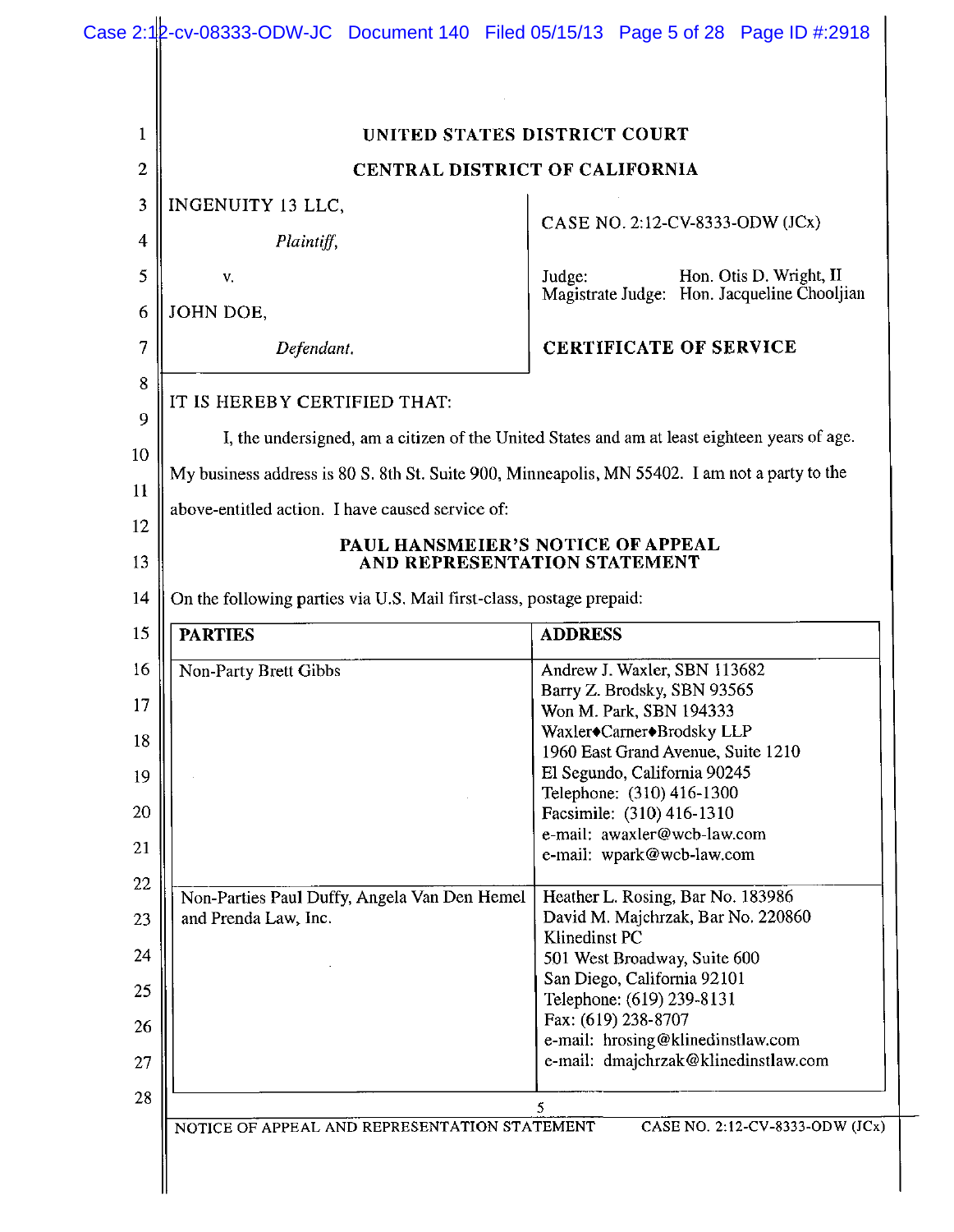| 1                | Non-Party John Steele                                                     | Timothy J. Halloran - 104498                                                                   |
|------------------|---------------------------------------------------------------------------|------------------------------------------------------------------------------------------------|
| $\boldsymbol{2}$ |                                                                           | Thomas P. Mazzucco - 139758                                                                    |
| 3                |                                                                           | Murphy, Pearson, Bradley & Feeney<br>88 Kearny Street, 10th Floor                              |
|                  |                                                                           | San Francisco, CA 94108-5530                                                                   |
| $\overline{4}$   |                                                                           | Tel: (415) 788-1900<br>Fax: (415) 393-8087                                                     |
| 5                | Non-Parties Mark Lutz, Peter Hansmeier and                                | Livewire Holdings, LLC                                                                         |
| 6                | Livewire Holdings LLC                                                     | 2100 M St. NW                                                                                  |
| $\overline{7}$   |                                                                           | Suite 170-417<br>Washington DC 20037-1233                                                      |
|                  |                                                                           | Tel: (888)-588-9473                                                                            |
| 8                |                                                                           | Fax: (888)-964-9473                                                                            |
| 9                | Non-Party Steele Hansmeier PLLC                                           | Company formally dissolved in 2011                                                             |
| 10               | Non-Party 6881 Forensics, LLC                                             | Springates East                                                                                |
| 11               |                                                                           | Government Road<br>Charlestown, Nevis                                                          |
| 12               |                                                                           |                                                                                                |
| 13               | Plaintiff Ingenuity13, LLC and<br>related-case plaintiff AF Holdings, LLC | Brett L. Gibbs, Esq. (SBN 251000)                                                              |
| 14               |                                                                           | Of Counsel to Prenda Law Inc.<br>38 Miller Avenue, Suite 263                                   |
|                  |                                                                           | Mill Valley, CA 94941                                                                          |
| 15               |                                                                           | 415-325-5900<br>blgibbs@wefightpiracy.com                                                      |
| 16               |                                                                           |                                                                                                |
| 17               | Non-Party Putative John Doe                                               | Morgan Pietz (SBN 260629)<br>The Pietz Law Firm                                                |
| 18               |                                                                           | 3770 Highland Ave., Ste. 206                                                                   |
|                  |                                                                           | Manhattan Beach, CA 90266                                                                      |
| 19               |                                                                           | mpietz@pietzlawfirm.com<br>Telephone: (310) 424-5557                                           |
| 20               |                                                                           | Facsimile: (310)546-5301                                                                       |
| 21               |                                                                           | I declare under penalty of perjury that the foregoing is true and correct. Executed on May 15, |
| 22               | 2013.                                                                     |                                                                                                |
| 23               |                                                                           |                                                                                                |
| 24               |                                                                           |                                                                                                |
| 25               |                                                                           | Signature                                                                                      |
|                  |                                                                           |                                                                                                |
| 26               |                                                                           |                                                                                                |
| 27               |                                                                           |                                                                                                |
| 28               |                                                                           | 6                                                                                              |
|                  | NOTICE OF APPEAL AND REPRESENTATION STATEMENT                             | CASE NO. 2:12-CV-8333-ODW (JCx)                                                                |
|                  |                                                                           |                                                                                                |
|                  |                                                                           |                                                                                                |

 $\sim$  ,  $\sim$ 

a contact consider the contact metric  $\mathcal{O}(\mathcal{O}(\log n)$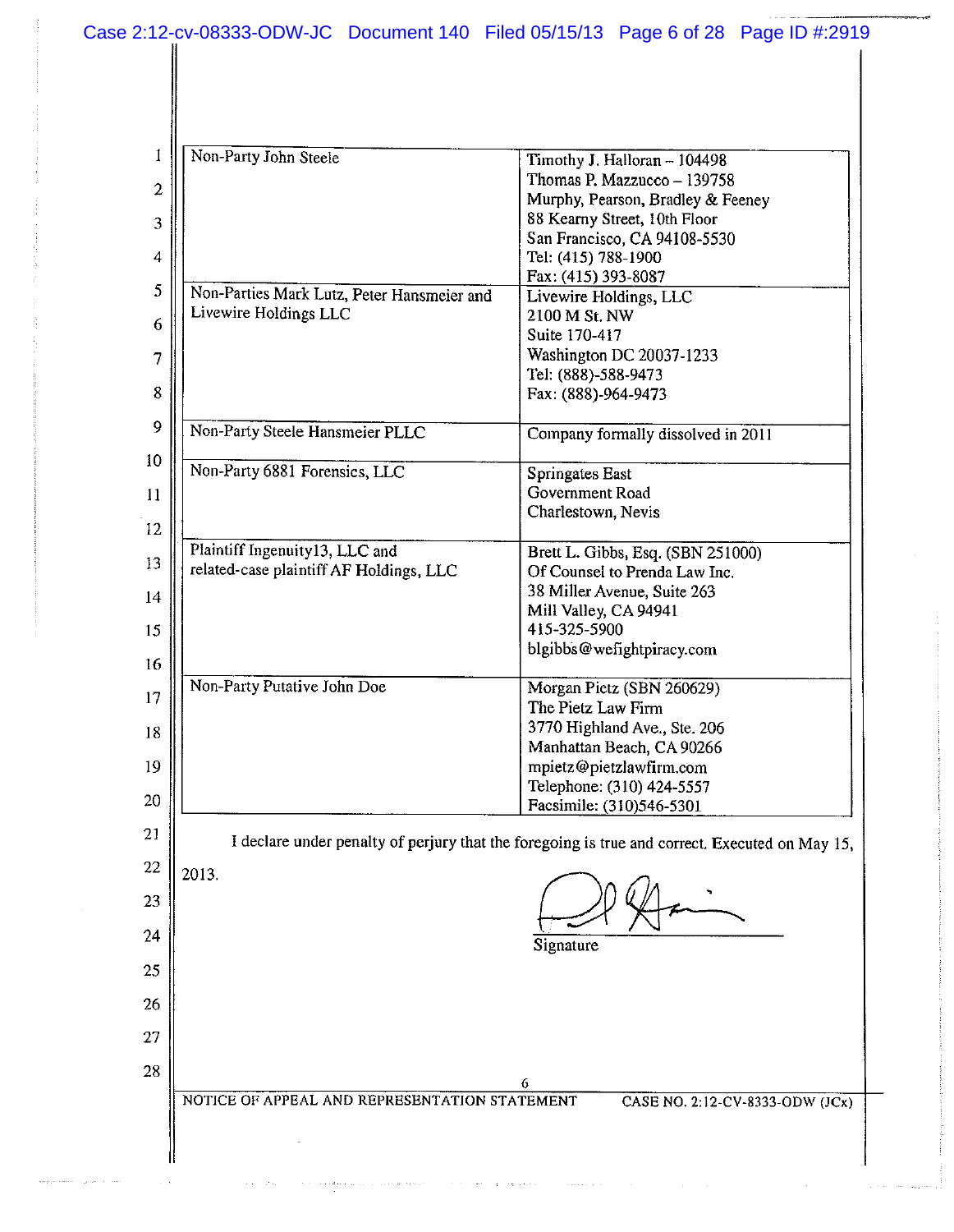Case 2:12-cv-08333-ODW-JC Document 140 Filed 05/15/13 Page 7 of 28 Page ID #:2920

### **EXHIBIT A**

 $\sim 10^{-11}$ 

 $\sim$   $\sim$ 

### Case No.: 2:12-cv-08333-ODW-JC

## Dkt. Entry 130

 $\tilde{\mathcal{A}}$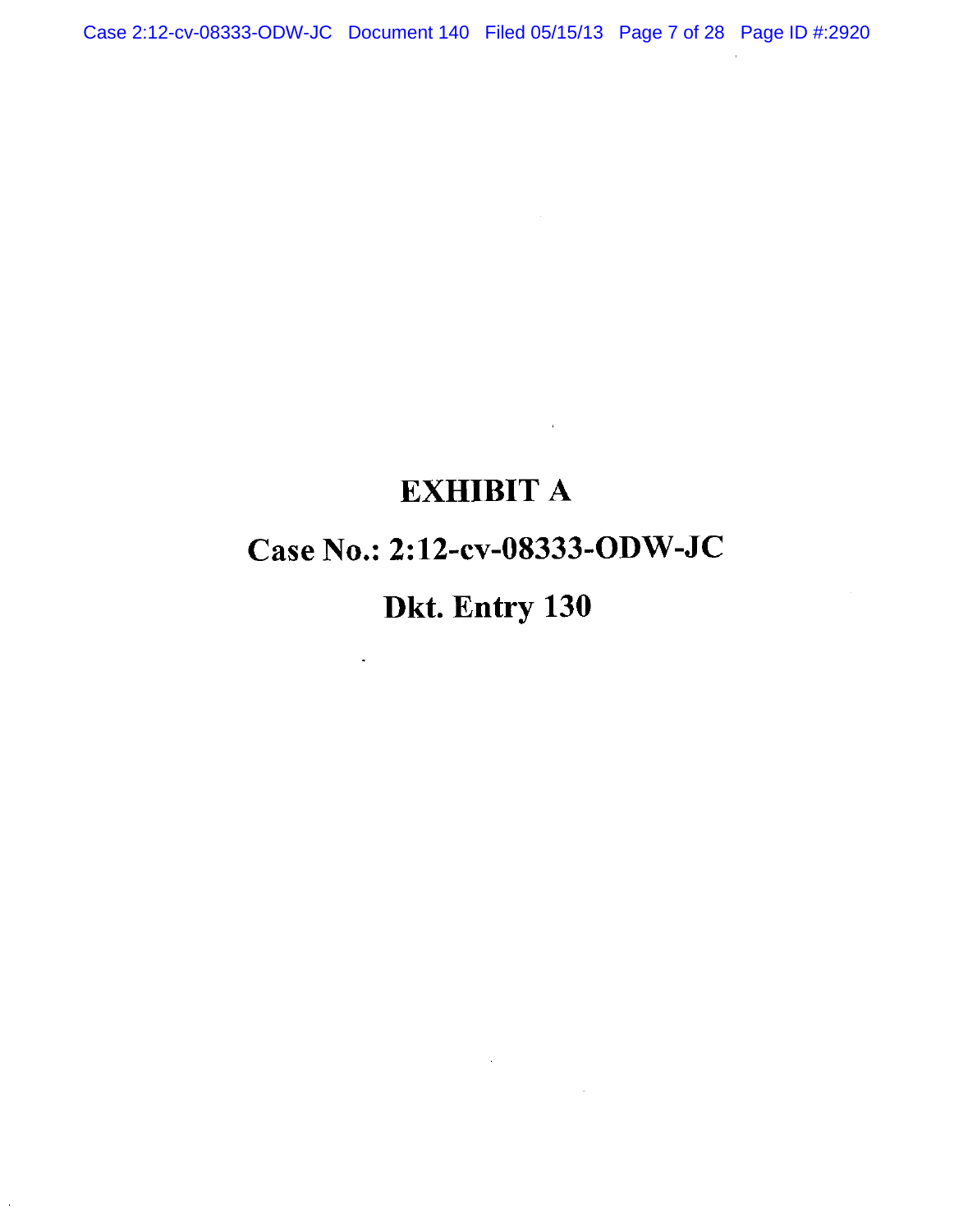|          | Case 2: 2-cv-08333-ODW-JC Document 140 Filed 05/15/13 Page 8 of 28 Page ID #:2921 Case 2:12-cv-08333-ODW-JC Document 130 Filed 05/06/13 Page 1 of 11 Page ID #:2889                                          |  |                                |
|----------|--------------------------------------------------------------------------------------------------------------------------------------------------------------------------------------------------------------|--|--------------------------------|
|          |                                                                                                                                                                                                              |  |                                |
|          |                                                                                                                                                                                                              |  | <b>O</b>                       |
| l<br>2   |                                                                                                                                                                                                              |  |                                |
| 3        |                                                                                                                                                                                                              |  |                                |
| 4        |                                                                                                                                                                                                              |  |                                |
| 5        |                                                                                                                                                                                                              |  |                                |
| 6        |                                                                                                                                                                                                              |  |                                |
| 7        |                                                                                                                                                                                                              |  |                                |
| 8        | <b>UNITED STATES DISTRICT COURT</b>                                                                                                                                                                          |  |                                |
| 9        | <b>CENTRAL DISTRICT OF CALIFORNIA</b>                                                                                                                                                                        |  |                                |
| 10       |                                                                                                                                                                                                              |  |                                |
| 11       | INGENUITY 13 LLC,                                                                                                                                                                                            |  | Case No. 2:12-cv-8333-ODW(JCx) |
| 12       | Plaintiff,<br>V.                                                                                                                                                                                             |  | <b>ORDER ISSUING SANCTIONS</b> |
| 13       | JOHN DOE,                                                                                                                                                                                                    |  |                                |
| 14       | Defendant.                                                                                                                                                                                                   |  |                                |
| 15       |                                                                                                                                                                                                              |  |                                |
| 16<br>17 | "The needs of the many outweigh the needs of the few."<br>-Spock, Star Trek II: The Wrath of Khan (1982).                                                                                                    |  |                                |
| 18       | <b>INTRODUCTION</b><br>I.                                                                                                                                                                                    |  |                                |
| 19       | Plaintiffs <sup>1</sup> have outmaneuvered the legal system. <sup>2</sup> They've discovered the                                                                                                             |  |                                |
| 20       | nexus of antiquated copyright laws, paralyzing social stigma, and unaffordable                                                                                                                               |  |                                |
| 21       | defense costs. And they exploit this anomaly by accusing individuals of illegally                                                                                                                            |  |                                |
| 22       | downloading a single pornographic video. Then they offer to settle-for a sum                                                                                                                                 |  |                                |
| 23       | <sup>1</sup> The term "Plaintiffs" used in this order refers to AF Holdings LLC, Ingenuity 13 LLC, as well as                                                                                                |  |                                |
| 24       | related entities, individuals, and attorneys that collaborated in the underlying scheme fronted by AF<br>Holdings and Ingenuity 13.                                                                          |  |                                |
| 25       | <sup>2</sup> This order concerns conduct committed in the following related cases: AF Holdings LLC v. Doe,<br>No. 2:12-cv-6636-ODW(JCx) (C.D. Cal. filed Aug. 1, 2012); AF Holdings LLC v. Doe, No. 2:12-cv- |  |                                |
| 26       | 6669-ODW(JCx) (C.D. Cal. filed Aug. 2, 2012); Ingenuity 13 LLC v. Doe, No. 2:12-cv-6662-<br>ODW(JCx) (C.D. Cal. filed Aug. 2, 2012); Ingenuity 13 LLC v. Doe, No. 2:12-cv-6668-ODW(JCx)                      |  |                                |
| 27       | (C.D. Cal. filed Aug. 2, 2012); Ingenuity 13 LLC v. Doe, No. 2:12-cv-8333-ODW(JCx) (C.D. Cal.                                                                                                                |  |                                |
| 28       | filed Sept. 27, 2012).                                                                                                                                                                                       |  |                                |
|          |                                                                                                                                                                                                              |  |                                |
|          |                                                                                                                                                                                                              |  |                                |

 $\ddot{\phantom{0}}$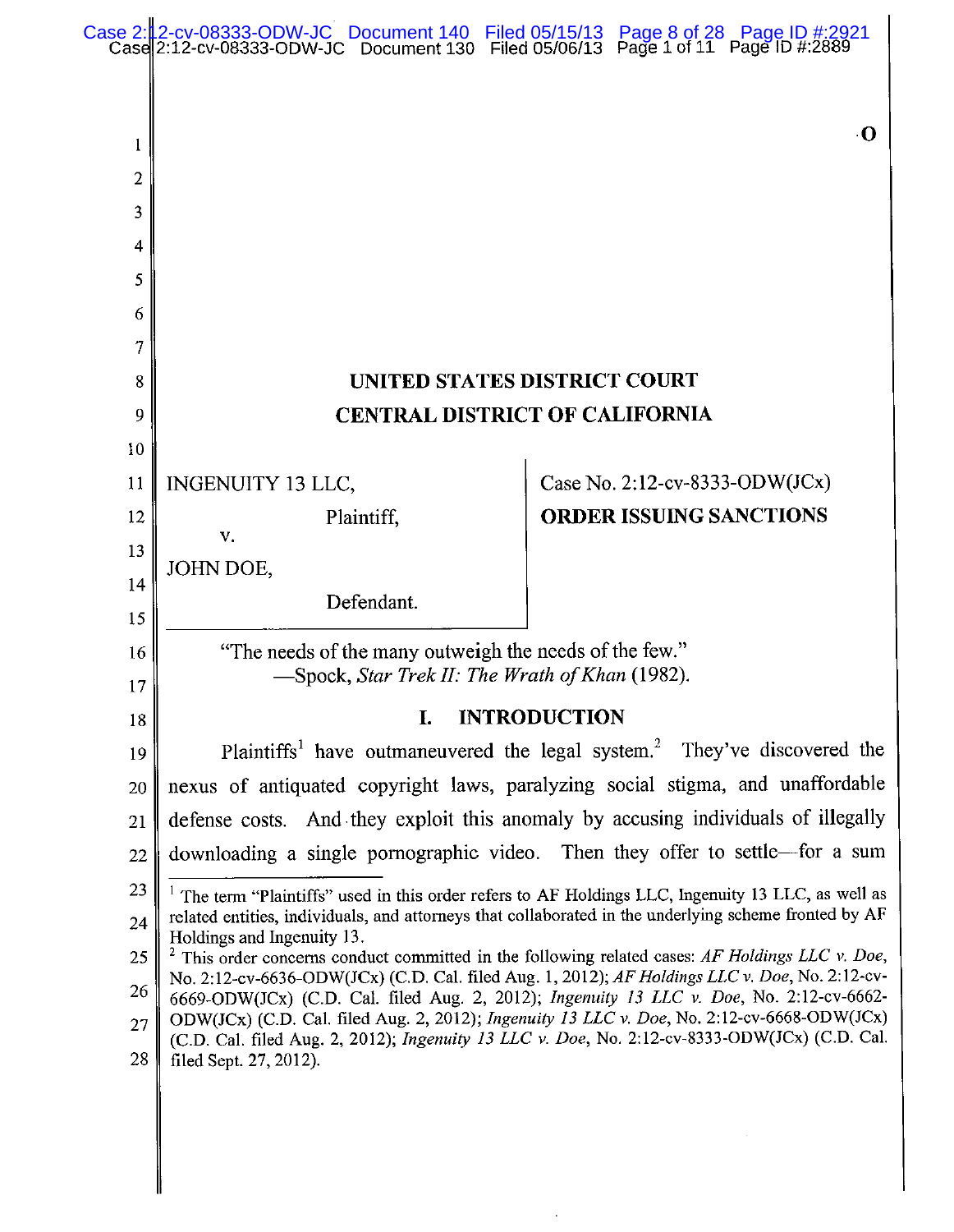calculated to be just below the cost of a bare-bones defense. For these individuals,  $\mathbf{I}$ resistance is futile; most reluctantly pay rather than have their names associated with  $\overline{2}$ illegally downloading porn. So now, copyright laws originally designed to 3 compensate starving artists allow, starving attorneys in this electronic-media era to  $\overline{4}$ plunder the citizenry. 5

Plaintiffs do have a right to assert their intellectual-property rights, so long as 6 they do it right. But Plaintiffs' filing of cases using the same boilerplate complaint 7 against dozens of defendants raised the Court's alert. It was when the Court realized 8 Plaintiffs engaged their cloak of shell companies and fraud that the Court went to 9 battlestations. 10

11

### II. PROCEDURAL HISTORY

The Court issued its February 7, 2013 Order to Show Cause re Sanctions to 12 allow counsel, Brett Gibbs, to explain why he ignored the Court's discovery-stay 13 Order, filed complaints without reasonable investigation, and defrauded the Court by 14 asserting a copyright assignment secured with a stolen identity. (ECF No. 48.) As 15 evidence materialized, it turned out that Gibbs was just a redshirt. 16

Gibbs's behavior in the porno-trolling collective was controlled by several  $17$ attorneys, under whom other individuals also took their orders. Because it was 18 conceivable that these attorneys (and others) were culpable for Gibbs's conduct, the 19 Court ordered these parties to appear. 20

The following additional parties were ordered to appear: (a) John Steele, of 21 Steele Hansmeier PLLC, Prenda Law, Inc., and/or Livewire Holdings LLC; (b) Paul 22 Hansmeier, of Steele Hansmeier PLLC and/or Livewire Holdings LLC; (c) Paul 23 Duffy, of Prenda Law, Inc.; (d) Angela Van Den Hemel, of Prenda Law, Inc.; 24 (e) Mark Lutz, of Prenda Law, Inc., AF Holdings LLC, and/or Ingenuity 13 LLC; 25 (f) Alan Cooper, of AF Holdings LLC; (g) Peter Hansemeier, of 6881 Forensics, LLC; 26 (h) Prenda Law, Inc.; (i) Livewire Holdings LLC; (j) Steele Hansmeier PLLC; (k) AF 27 Holdings LLC; (l) Ingenuity 13 LLC; (m) 6881 Forensics, LLC; and (n) Alan Cooper, 28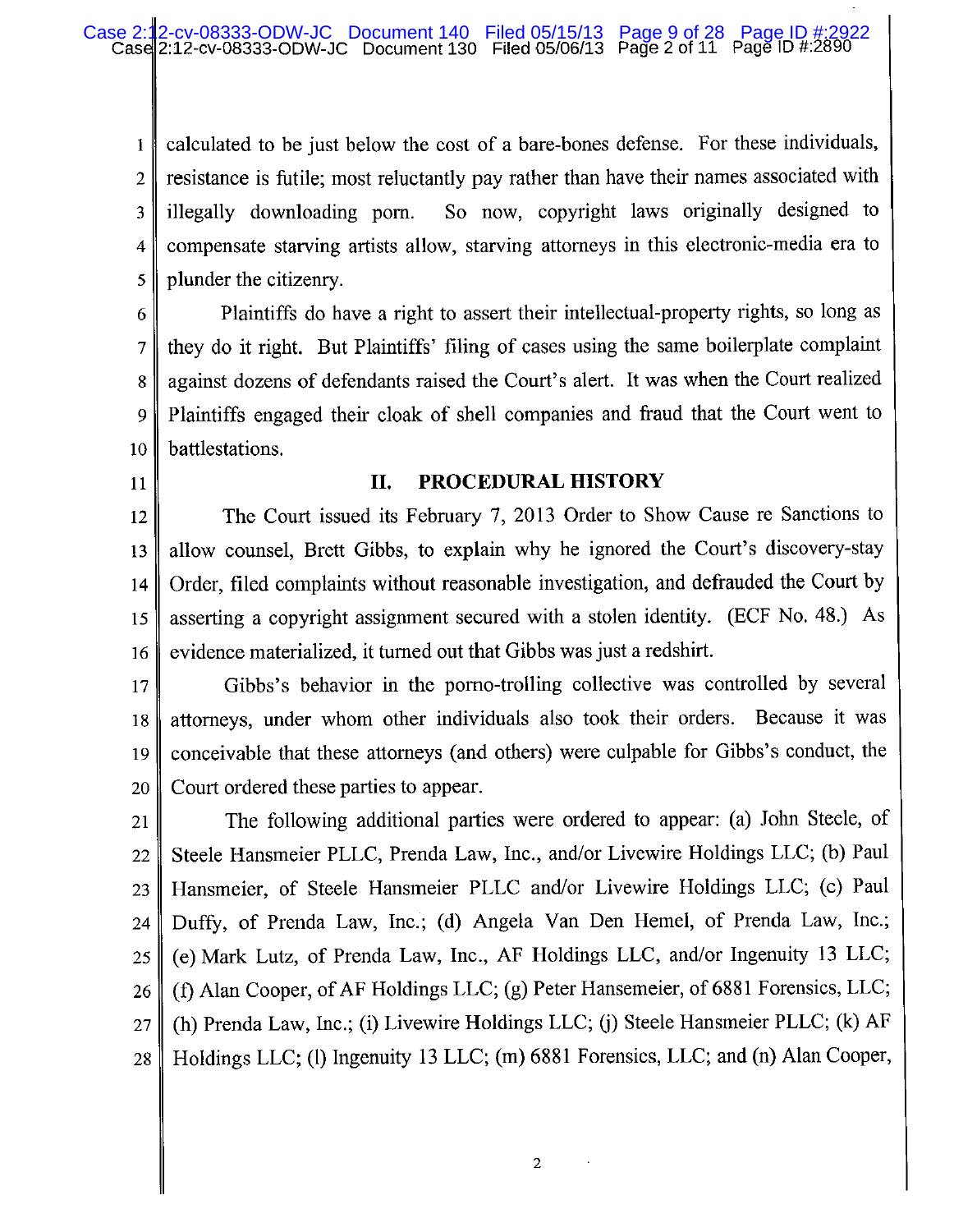of 2170 Highway 47 North, Isle, MN 56342. (ECF Nos. 66, 86.) These parties were  $\mathbf{1}$ ordered to show cause why they should not be sanctioned for their behind-the-scenes  $\overline{2}$ role in the conduct facially perpetrated by Gibbs. These parties were also ordered to 3 explain the nature of their operations, relationships, and financial interests.  $\overline{4}$ 

5

### **LEGAL STANDARD** III.

The Court has a duty to supervise the conduct of attorneys appearing before it. 6 Erickson v. Newmar Corp., 87 F.3d 298, 301 (9th Cir. 1996). The power to punish 7 contempt and to coerce compliance with issued orders is based on statutes and the 8 Court's inherent authority. *Int'l Union, United Mine Workers of Am. v. Bagwell*, 512 9 U.S. 821, 831 (1994). Though this power must be exercised with restraint, the Court 10 has wide latitude in fashioning appropriate sanctions to fit the conduct. See Roadway 11 *Express, Inc. v. Piper, 447 U.S. 752, 764–65 (1980).* 12

Under the Court's inherent authority, parties and their lawyers may be 13 sanctioned for improper conduct. Fink v. Gomez, 239 F.3d 989, 991 (9th Cir. 2001).  $14$ This inherent power extends to a full range of litigation abuses, the litigant must have 15 engaged in bad faith or willful disobedience of a court's order. Id. at 992. Sanctions 16 under the Court's inherent authority are particularly appropriate for fraud perpetrated  $17$ on the court. See Chambers v. NASCO, Inc., 501 U.S. 32, 54 (1991). 18

19

### IV. **DISCUSSION**

**Findings of fact** 20 A.

Based on the evidence presented on the papers and through sworn testimony, 21 the Court finds the following facts, including those based on adverse inferences drawn 22 from Steele, Hansmeier, Duffy, and Van Den Hemel's blanket refusal to testify.<sup>3</sup> 23

Steele, Hansmeier, and Duffy ("Principals") are attorneys with shattered 1. 24 law practices. Seeking easy money, they conspired to operate this enterprise and 25

26

Even if their refusal was based on the Fifth Amendment privilege against self-incrimination, the  $27$ Court still may draw adverse inferences against them in this civil proceeding. Baxter v. Palmigiano, 28 425 U.S. 308, 318 (1976).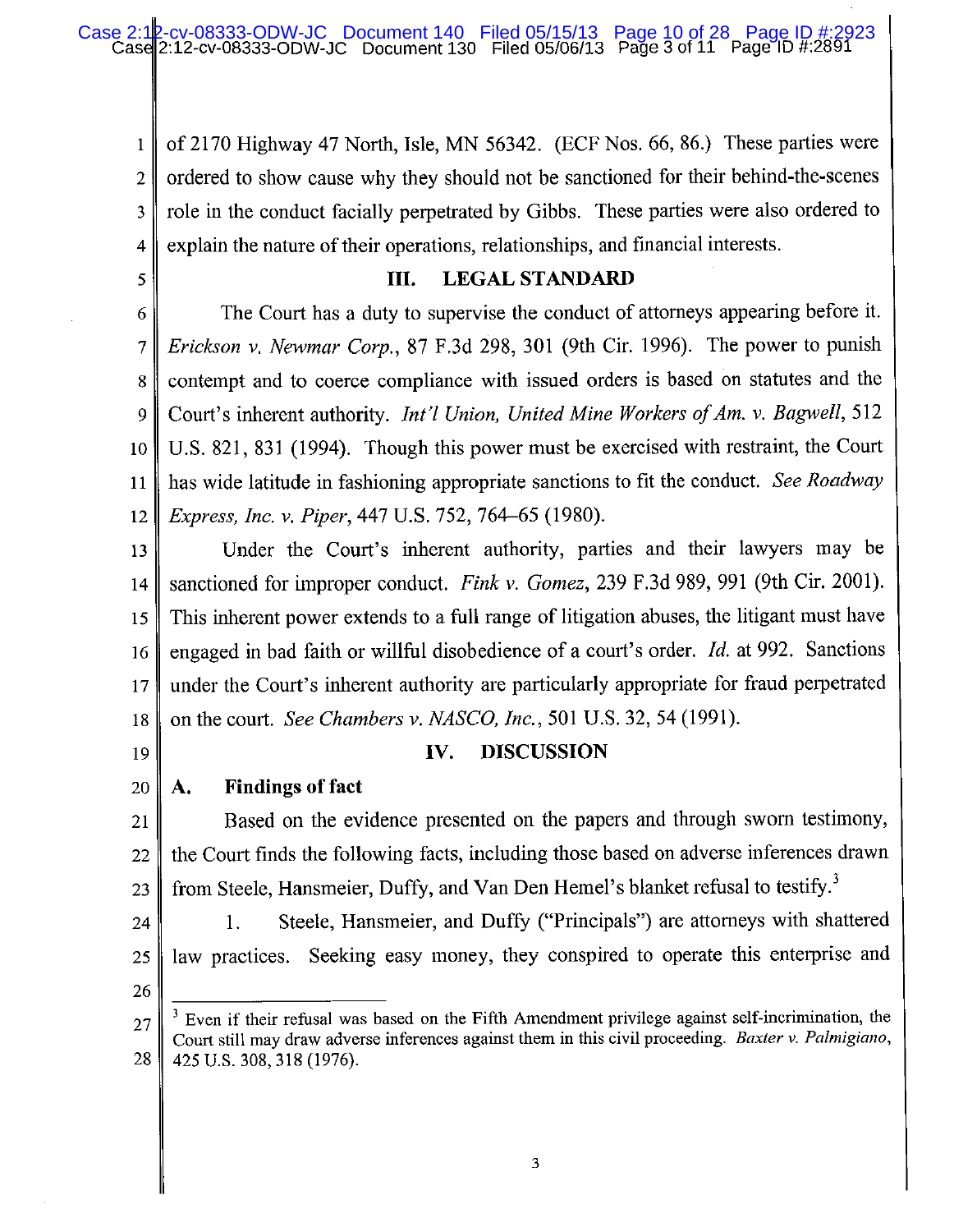formed the AF Holdings and Ingenuity 13 entities (among other fungible entities) for  $\mathbf{1}$ the sole purpose of litigating copyright-infringement lawsuits. They created these  $\overline{2}$ entities to shield the Principals from potential liability and to give an appearance of 3 legitimacy.  $\overline{4}$ 

AF Holdings and Ingenuity 13 have no assets other than several 2. 5 copyrights to pornographic movies. There are no official owners or officers for these 6 two offshore entities, but the Principals are the de facto owners and officers.  $\overline{7}$ 

The Principals started their copyright-enforcement crusade in about 2010, 3. 8 through Prenda Law, which was also owned and controlled by the Principals. Their 9 litigation strategy consisted of monitoring BitTorrent download activity of their 10 copyrighted pornographic movies, recording IP addresses of the computers 11 downloading the movies, filing suit in federal court to subpoena Internet Service 12 Providers ("ISPs") for the identity of the subscribers to these IP addresses, and 13 sending cease-and-desist letters to the subscribers, offering to settle each copyright- $14$ infringement claim for about \$4,000. 15

- This nationwide strategy was highly successful because of statutory- $\overline{4}$ 16 copyright damages, the pornographic subject matter, and the high cost of litigation. 17 Most defendants settled with the Principals, resulting in proceeds of millions of 18 dollars due to the numerosity of defendants. These settlement funds resided in the 19 Principals' accounts and not in accounts belonging to AF Holdings or Ingenuity 13. 20 No taxes have been paid on this income. 21
- For defendants that refused to settle, the Principals engaged in vexatious 5. 22 litigation designed to coerce settlement. These lawsuits were filed using boilerplate 23 complaints based on a modicum of evidence, calculated to maximize settlement 24 profits by minimizing costs and effort. 25
- The Principals have shown little desire to proceed in these lawsuits when 6. 26 faced with a determined defendant. Instead of litigating, they dismiss the case. When 27 pressed for discovery, the Principals offer only disinformation—even to the Court. 28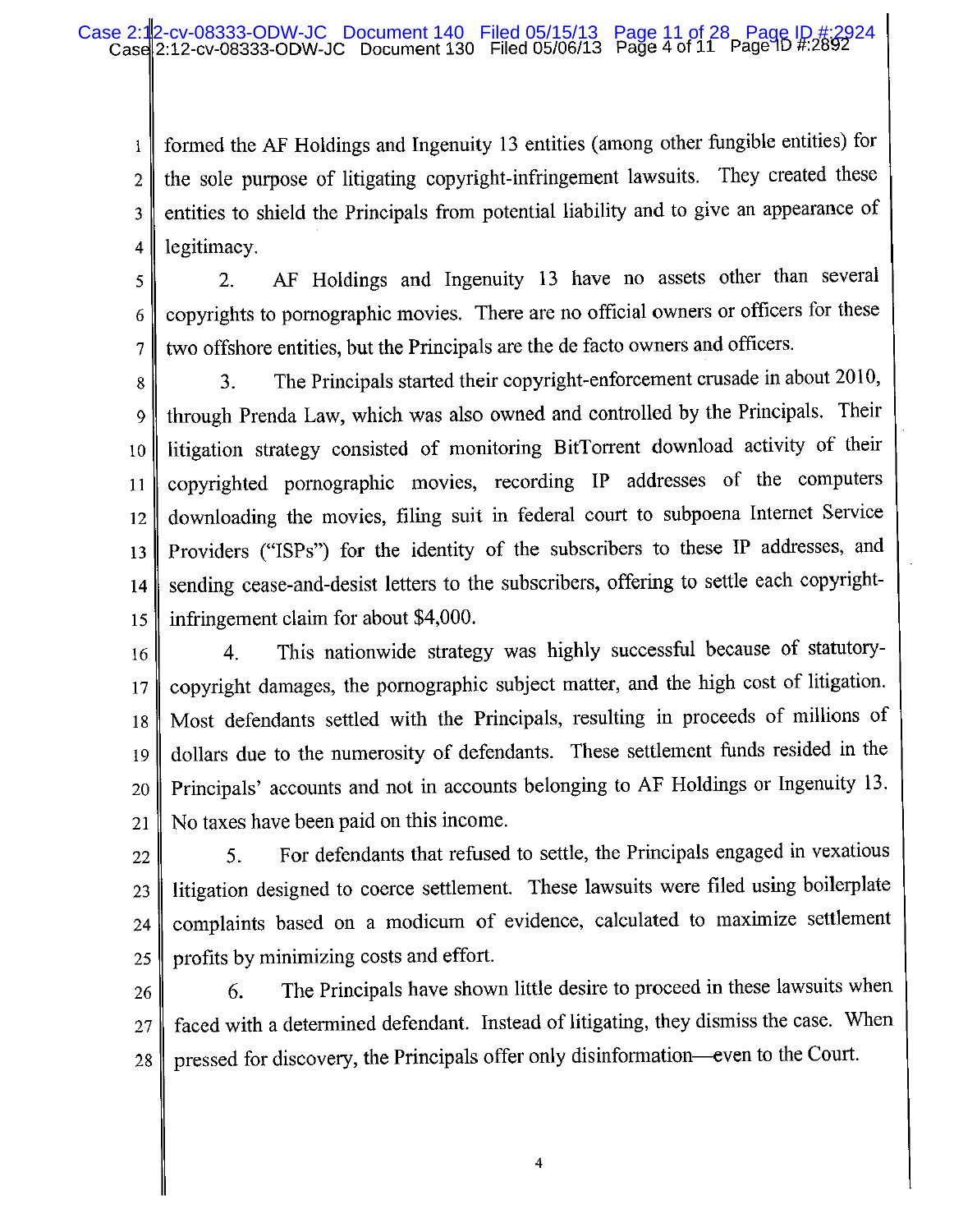7. The Principals have hired willing attorneys, like Gibbs, to prosecute these  $\mathbf{1}$ cases. Though Gibbs is culpable for his own conduct before the Court, the Principals  $\overline{2}$  $\overline{\mathbf{3}}$ directed his actions. In some instances, Gibbs operated within narrow parameters given to him by the Principals, whom he called "senior attorneys." 4

5

6

7

8

The Principals maintained full control over the entire copyright-litigation 8. operation. The Principals dictated the strategy to employ in each case, ordered their hired lawyers and witnesses to provide disinformation about the cases and the nature of their operation, and possessed all financial interests in the outcome of each case.

The Principals stole the identity of Alan Cooper (of 2170 Highway 47 9. 9 North, Isle, MN 56342). The Principals fraudulently signed the copyright assignment 10 for "Popular Demand" using Alan Cooper's signature without his authorization, 11 holding him out to be an officer of AF Holdings. Alan Cooper is not an officer of AF 12 Holdings and has no affiliation with Plaintiffs other than his employment as a 13 groundskeeper for Steele. There is no other person named Alan Cooper related to AF  $14$ Holdings or Ingenuity 13. 15

The Principals ordered Gibbs to commit the following acts before this  $10.$ 16 Court: file copyright-infringement complaints based on a single snapshot of Internet 17 activity; name individuals as defendants based on a statistical guess; and assert a 18 copyright assignment with a fraudulent signature. The Principals also instructed 19 Gibbs to prosecute these lawsuits only if they remained profitable; and to dismiss 20 them otherwise. 21

Plaintiffs have demonstrated their willingness to deceive not just this 11. 22 Court, but other courts where they have appeared. Plaintiffs' representations about 23 their operations, relationships, and financial interests have varied from feigned 24 ignorance to misstatements to outright lies. But this deception was calculated so that 25 the Court would grant Plaintiffs' early-discovery requests, thereby allowing Plaintiffs 26 to identify defendants and exact settlement proceeds from them. With these granted 27 requests. Plaintiffs borrow the authority of the Court to pressure settlement. 28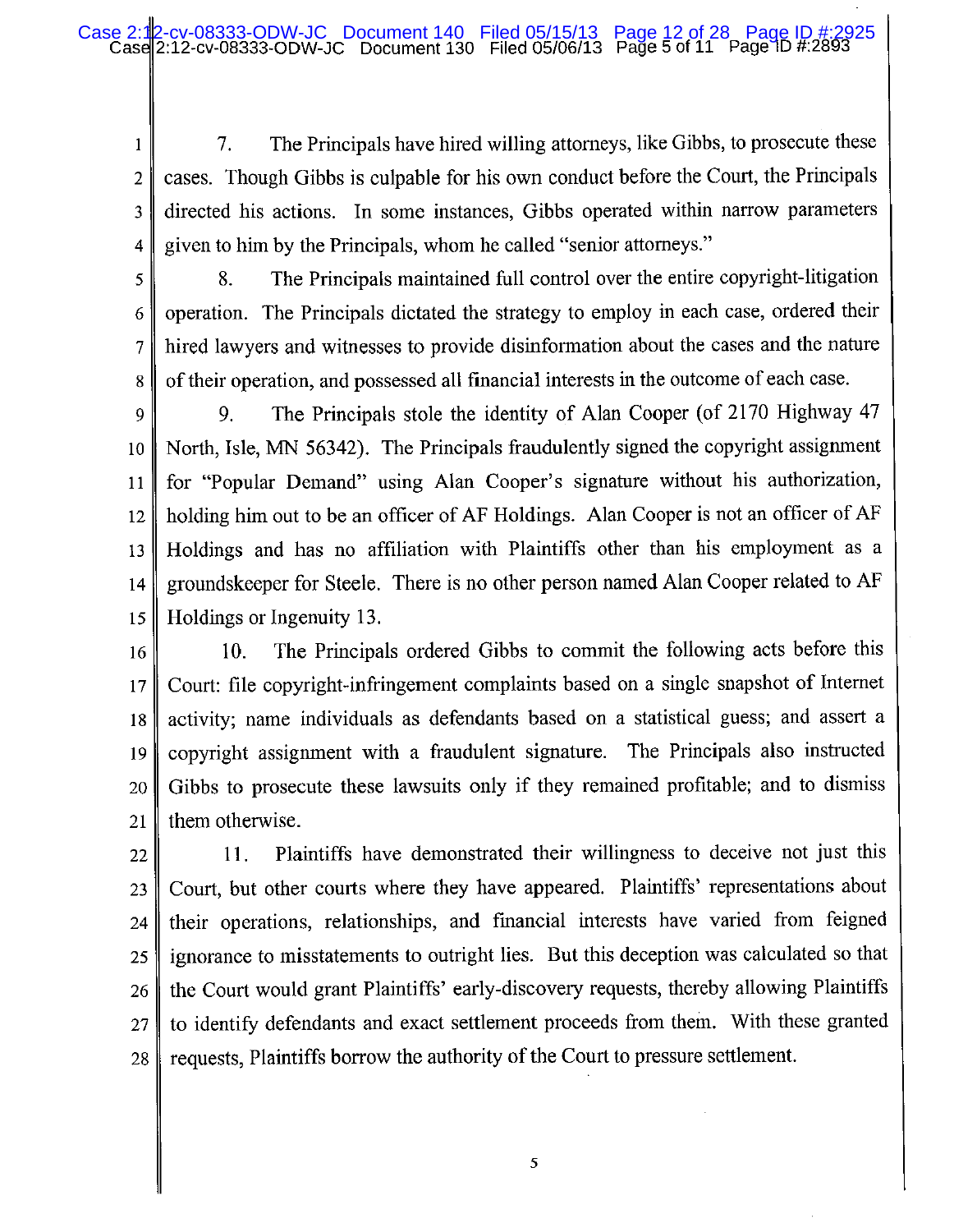#### **Sanctions B.**  $\mathbf{1}$

Although the Court originally notified the parties that sanctions would be  $\overline{2}$  $\overline{\mathbf{3}}$ imposed under Federal Rule of Civil Procedure 11(b)(3) and Local Rule 83-3, the Court finds it more appropriate to sanction the parties under its inherent authority. See 4 *In re DeVille*, 361 F.3d 539, 550 (9th Cir. 2004) ("The bankruptcy court's failure to 5 specify, in advance of the disciplinary proceedings, that its inherent power was a basis 6 for those proceedings, did not serve to undercut its sanctioning authority."). The 7 sanctions for Plaintiffs' misconduct are as follows. 8

9

#### Rule 11 sanctions I.

The Court maintains that its prior analysis of Plaintiffs' Rule 11 violations is 10 accurate. (ECF No. 48.) Plaintiffs can only show that someone, using an IP address 11 belonging to the subscriber, was seen online in a torrent swarm. But Plaintiffs did not 12 conduct a sufficient investigation to determine whether that person actually 13 downloaded enough data (or even anything at all) to produce a viewable video. 14 Further, Plaintiffs cannot conclude whether that person spoofed the IP address, is the 15 subscriber of that IP address, or is someone else using that subscriber's Internet 16 access. Without better technology, prosecuting illegal BitTorrent activity requires  $17$ substantial effort in order to make a case. It is simply not economically viable to 18 *properly* prosecute the illegal download of a single copyrighted video. 19

Enter Plaintiffs and their cottage-industry lawsuits. Even so, the Court is not as 20 troubled by their lack of reasonable investigation as by their cover-up. Gibbs argued 21 that a deep inquiry was performed *prior* to filing. Yet these arguments are not 22 credible and do not support Gibbs's conclusions. Instead, Gibbs's arguments suggest 23 a hasty after-the-fact investigation, and a shoddy one at that. 24

For instance, Gibbs characterized Marvin Denton's property as "a very large 25 estate consisting of a gate for entry and multiple separate houses/structures on the 26 property." (ECF No. 49, at 19.) He stated this to demonstrate the improbability that 27 Denton's Wi-Fi signal could be received by someone outside the residence. But 28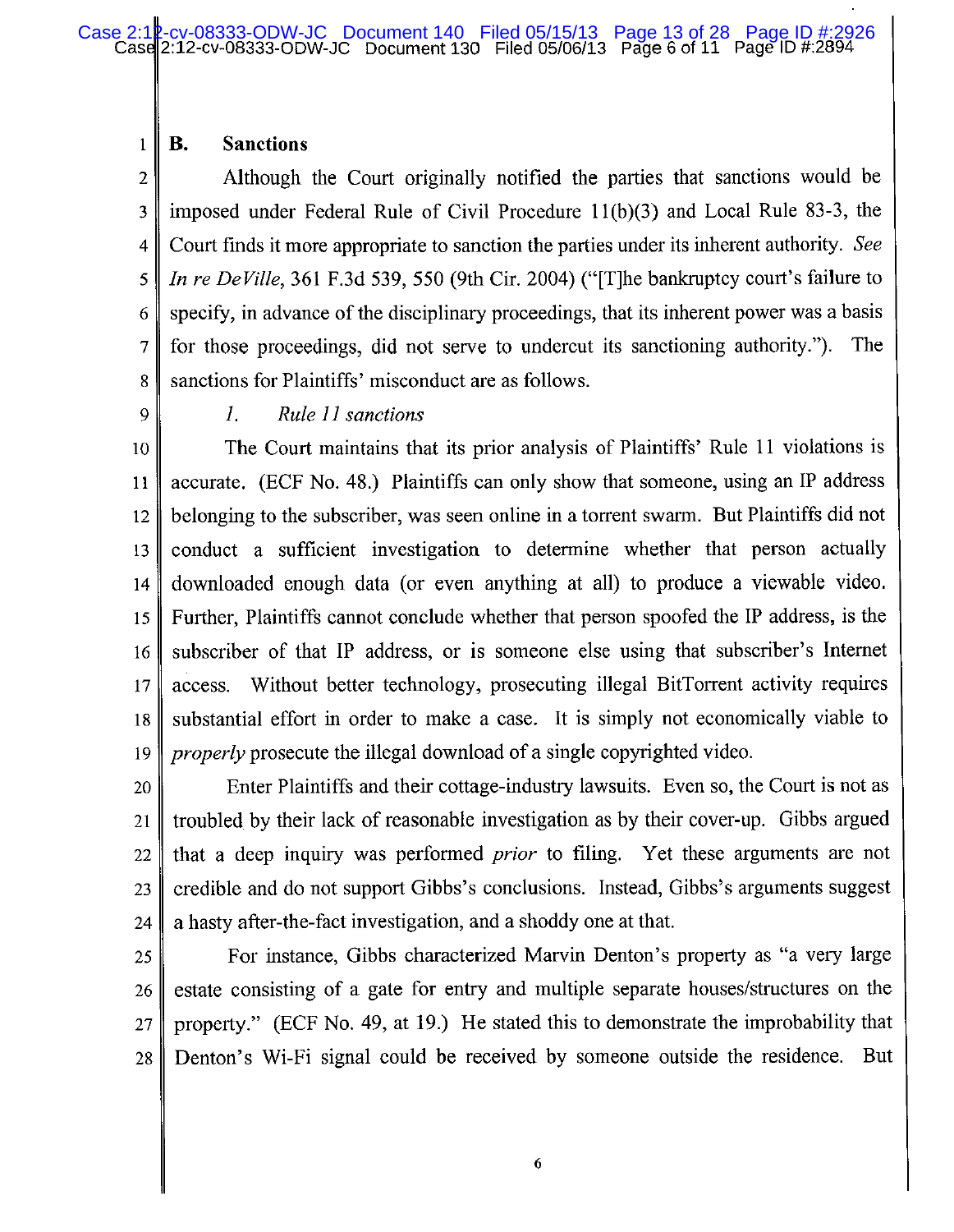

Gibbs's statement is a blatant lie. His statement resembles other statements 20 given by Plaintiffs in this and their other cases: statements that sound reasonable but 21 lack truth. Thus, the Court concludes that Gibbs, even in the face of sanctions, 22 continued to make factual misrepresentions to the Court. 23

Nevertheless, Rule 11 sanctions are inappropriate here because it is the wrong 24 sanctions vehicle at this stage of litigation. The cases have already been dismissed 25 and monetary sanctions are not available. Fed. R. Civ. P  $11(c)(5)(B)$  (a court cannot 26 impose a monetary sanction on its own unless it issued the show-cause order before  $27$ voluntary dismissal). The more appropriate sanction for these Rule 11 violations is 28

 $\overline{7}$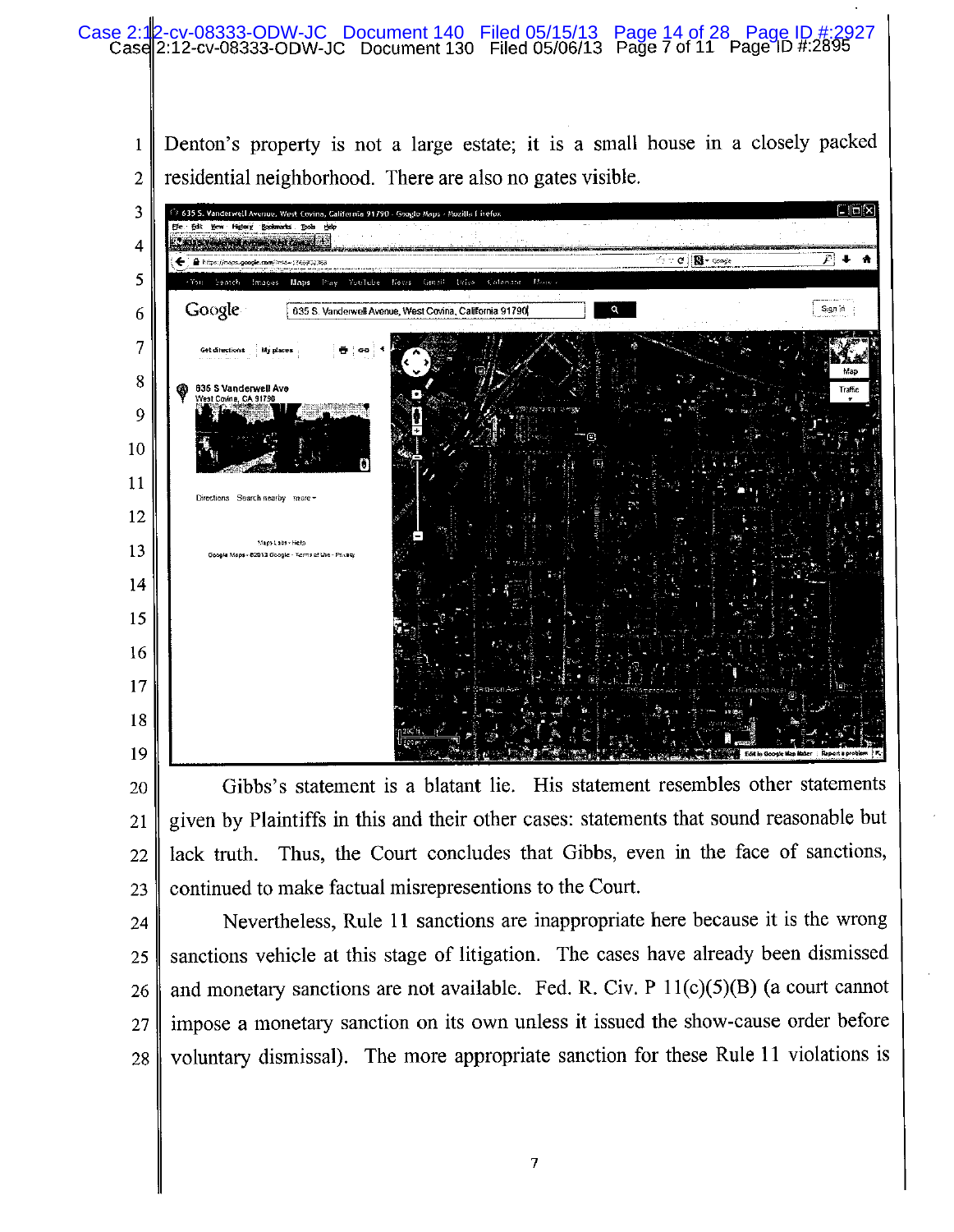### cv-08333-ODW-JC Document 140 Filed 05/15/13 Page 15 of 28 Page ID #:2928<br>12-cv-08333-ODW-JC Document 130 Filed 05/06/13 Page 8 of 11 Page ID #:2896 Case 2:12-cv-08333-ODW-JC

what the Court had already imposed: denial of requests for early discovery. (ECF  $\mathbf{1}$ No. 28.)  $\overline{2}$ 

3

 $2.$ Sanctions under the Court's inherent authority

In addition to Gibbs's misrepresentations, there is the matter of the ignored 4 Court Order vacating early discovery. (ECF No. 28.) The evidence does not show 5 that the Order was ignored because of miscommunication among Plaintiffs. The 6 Order was purposely ignored—hoping that the ISPs were unaware of the vacatur and  $\overline{7}$ would turn over the requested subscriber information.  $8$ 

Then there is the Alan Cooper forgery. Although a recipient of a copyright 9 assignment need not sign the document, a forgery is still a forgery. And trying to pass 10 that forged document by the Court smacks of fraud. Unfortunately, other than these 11 specific instances of fraud, the Court cannot make more detailed findings of fraud. 12

Nevertheless, it is clear that the Principals' enterprise relies on deception. Part 13 of that ploy requires cooperation from the courts, which could only be achieved 14 In other words, if the Principals assigned the copyright to through deception. 15 themselves, brought suit in their own names, and disclosed that they had the sole 16 financial interest in the suit, a court would scrutinize their conduct from the outset. 17 But by being less than forthcoming, they defrauded the Court. They anticipated that 18 the Court would blindly approve their early-discovery requests, thereby opening the 19 door to more settlement proceeds. 20

The Principals also obfuscate other facts, especially those concerning their 21 operations, relationships, and financial interests. The Principals' web of 22 disinformation is so vast that the Principals cannot keep track—their explanations of 23 their operations, relationships, and financial interests constantly vary. This makes it 24 difficult for the Court to make a concrete determination. 25

Still, the Court adopts as its finding the following chart detailing Plaintiffs' 26 relationships. Though incomplete, this chart is about as accurate as possible given  $27$ Plaintiffs' obfuscation. 28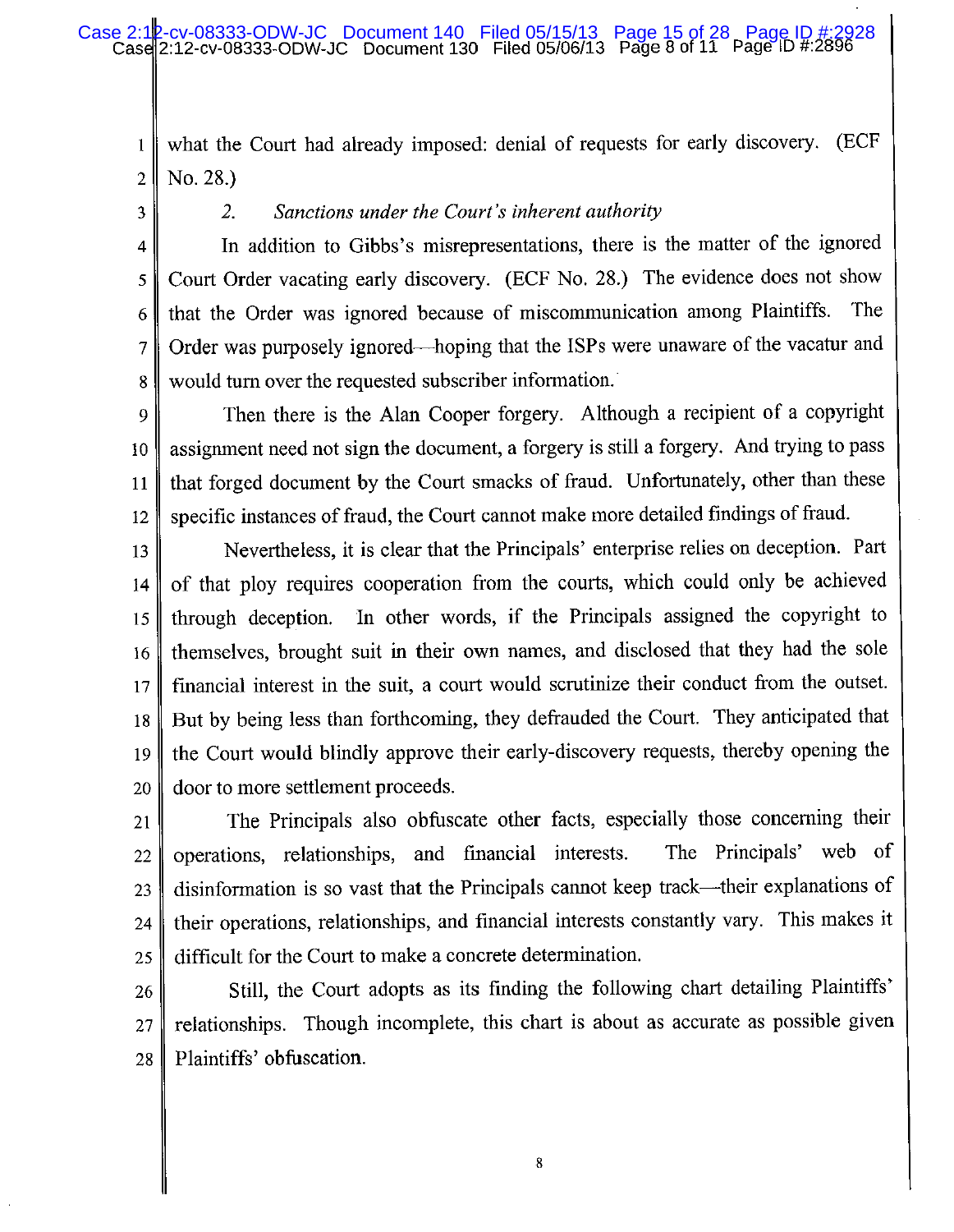

As for Van Den Hemel, Lutz, and Hansemeier, they are not without fault even 18 They were not merely though they acted under orders from the Principals. 19 assimilated; they knowingly participated in this scheme, reaping the benefits when the 20 going was good. Even so, their status as non-attorneys and non-parties severely limits 21 the sanctions that could be levied against them. 22

- Despite these findings, the Court deems these findings insufficient to support a 23 large monetary sanction-a seven-digit sanction adequate to deter Plaintiffs from 24 continuing their profitable enterprise. Even if the Court enters such a sanction, it is 25 certain that Plaintiffs will transfer out their settlement proceeds and plead paucity. 26 Yet Plaintiffs' bad-faith conduct supports other more fitting sanctions. 27
- 28  $111$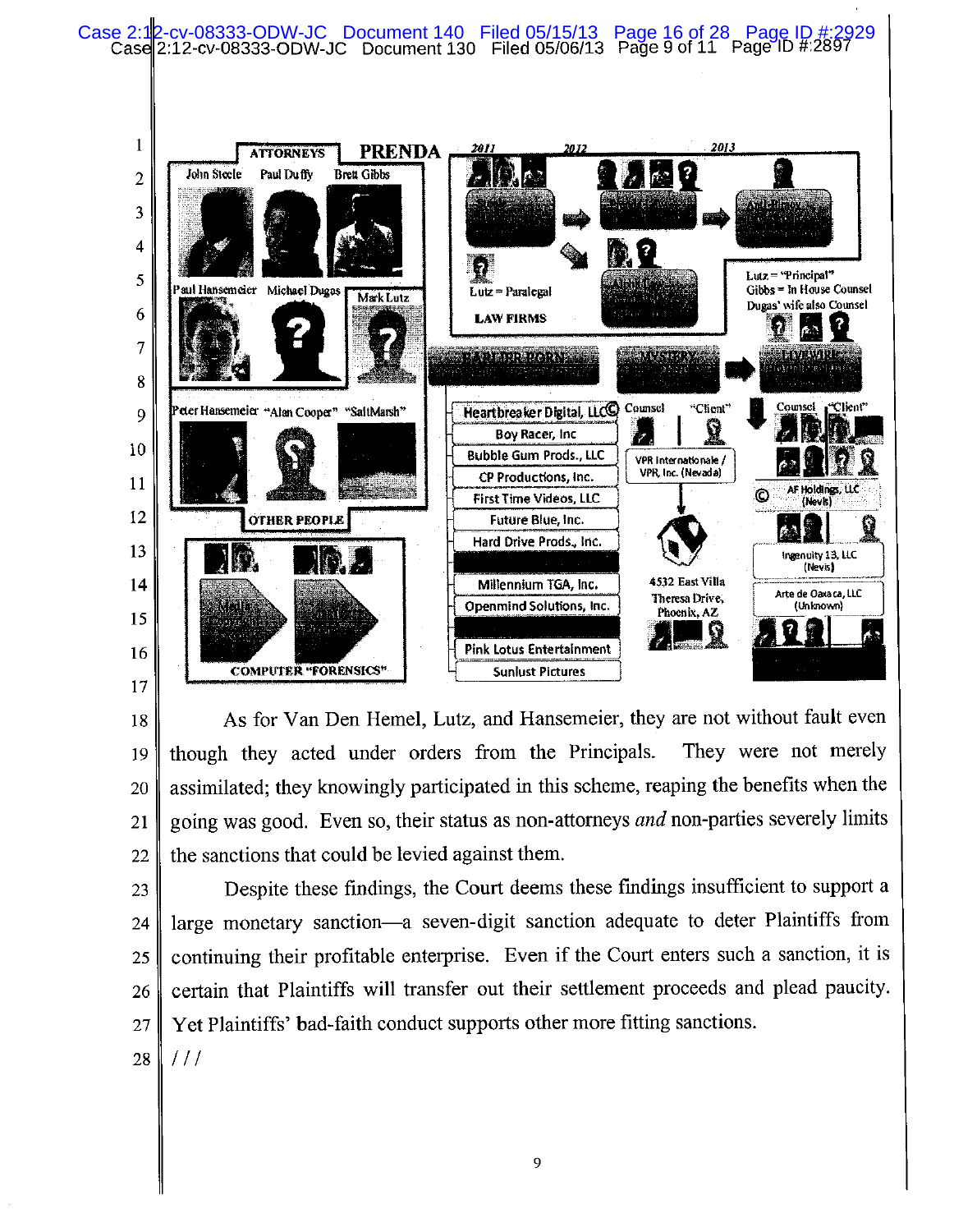First, an award of attorney's fees to Defendants is appropriate. This award  $\mathbf{1}$ compensates them for expenses incurred in this vexatious lawsuit, especially for their  $\overline{2}$ efforts in countering and revealing the fraud perpetrated by Plaintiffs. 3

So far, only Morgan Pietz and Nicholas Ranallo have appeared.<sup>4</sup> Upon review, 4 the Court finds Pietz's expenditure of 120.5 hours at an hourly rate of \$300 reasonable 5 based on his experience, work quality, and quantity of necessary papers filed with the 6 Court. (ECF No. 102.) Although many of these hours were spent after the case was  $\overline{7}$ dismissed, these hours were spent in connection with the sanction hearings—time well 8 Similarly, the attorney's fees and costs incurred by Ranallo also appear 9 spent. reasonable. 10

Therefore, the Court awards attorney's fees and costs in the sum of \$40,659.86 11 to Doe: \$36,150.00 for Pietz's attorney's fees; \$1,950.00 for Ranallo's attorney's fees; 12 \$2,226.26 for Pietz's costs; and \$333.60 for Ranallo's costs. As a punitive measure, 13 the Court doubles this award, yielding  $$81,319.72$ <sup>5</sup> This punitive multiplier is  $14$ justified by Plaintiffs' brazen misconduct and relentless fraud. The Principals, AF 15 Holdings, Ingenuity 13, Prenda Law, and Gibbs are liable for this sum jointly and 16 severally, and shall pay this sum within 14 days of this order.  $17$ 

Second, there is little doubt that that Steele, Hansmeier, Duffy, Gibbs suffer 18 from a form of moral turpitude unbecoming of an officer of the court. To this end, the 19 Court will refer them to their respective state and federal bars. 20

Third, though Plaintiffs boldly probe the outskirts of law, the only enterprise 21 they resemble is RICO. The federal agency eleven decks up is familiar with their 22 prime directive and will gladly refit them for their next voyage. The Court will refer 23 this matter to the United States Attorney for the Central District of California. The 24 will also refer this matter to the Criminal Investigation Division of the Internal 25

26

 $<sup>5</sup>$  This punitive portion is calculated to be just below the cost of an effective appeal.</sup> 28

<sup>&</sup>lt;sup>1</sup> They appeared on behalf of the Doe Defendant in the case *Ingenuity 13 LLC v. Doe*, No. 2:12-cv-27 8333-ODW(JCx) (C.D. Cal. filed Sept. 27, 2012).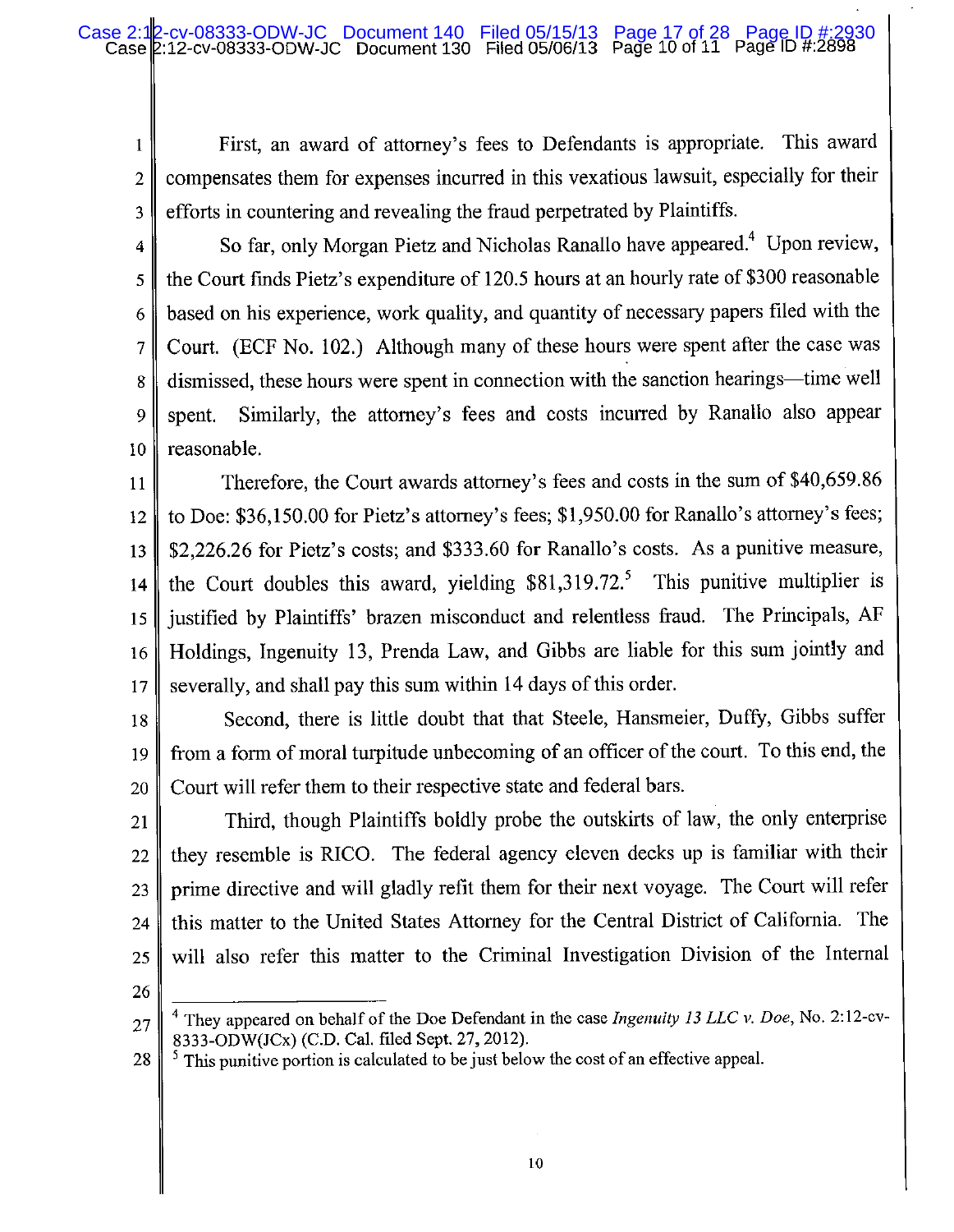Revenue Service and will notify all judges before whom these attorneys have pending  $\mathbf{1}$ cases. For the sake of completeness, the Court requests Pietz to assist by filing a  $\overline{2}$ report, within 14 days, containing contact information for: (1) every bar (state and  $\overline{\mathbf{3}}$ federal) where these attorneys are admitted to practice; and (2) every judge before  $\overline{4}$ whom these attorneys have pending cases. 5

6

9

 $\overline{4}$ . Local Rule 83-3 sanctions

For the same reasons stated above, the Court will refer Duffy and Gibbs to the  $\overline{7}$ Standing Committee on Discipline (for this District) under Local Rule 83-3.  $8\,$ 

### **CONCLUSION** V.

Steele, Hansmeier, Duffy, Gibbs, Prenda Law, AF Holdings, and Ingenuity 13 10 shall pay, within 14 days of this order, attorney's fees and costs totaling \$81,319.72 to 11 Doe. The Court enters additional nonmonetary sanctions in accordance with the  $12$ discussion above. 13

 $14$ 

15

16

17

18

19

20

21

22

23

24

25

26

27

28

IT IS SO ORDERED.

May 6, 2013

OTIS D. WRIGHT, II **UNITED STATES DISTRICT JUDGE**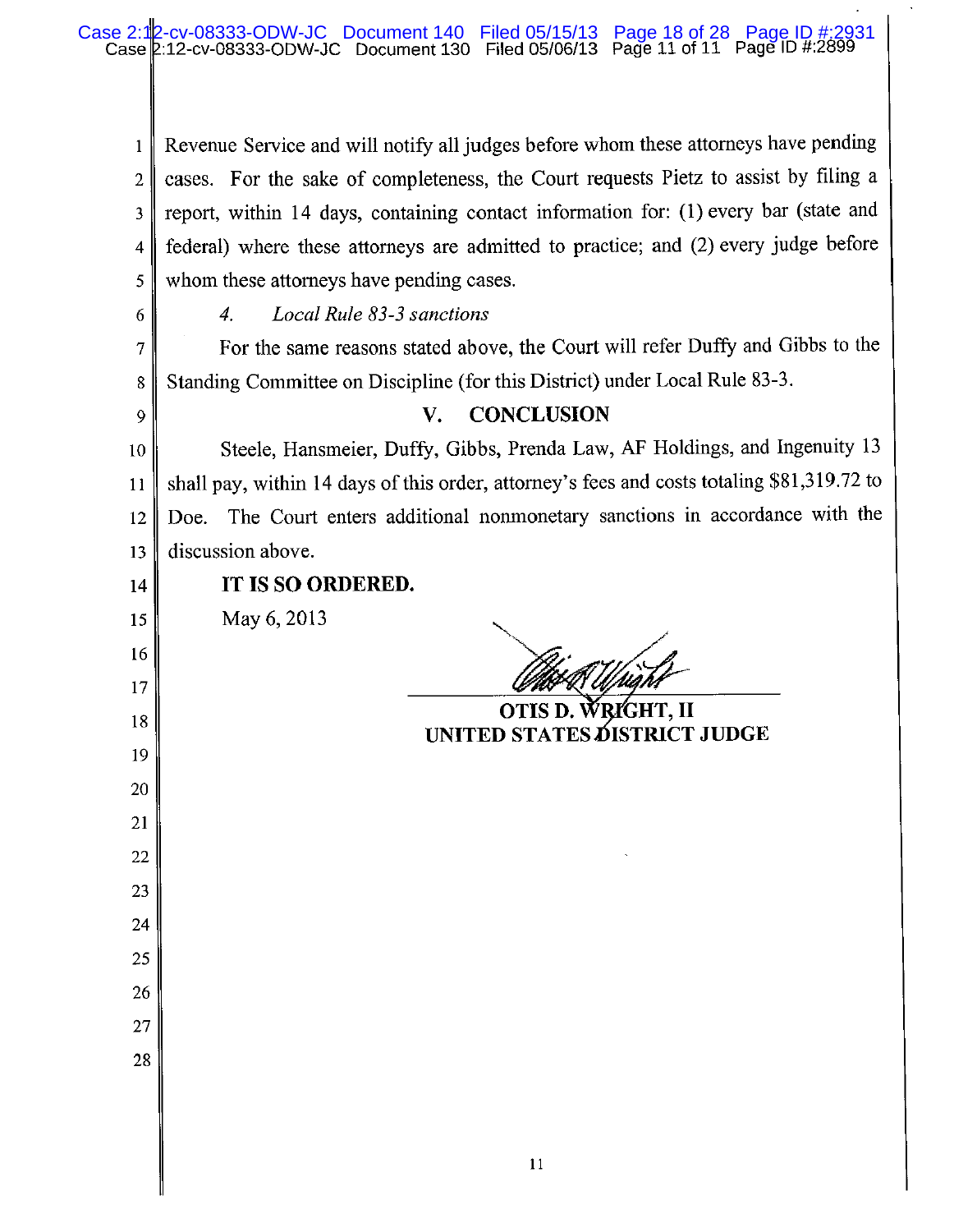Case 2:12-cv-08333-ODW-JC Document 140 Filed 05/15/13 Page 19 of 28 Page ID #:2932

 $\hat{L}$ 

 $\bar{\mathcal{A}}$ 

 $\star$ 

# **EXHIBIT B** Case No.: 2:12-cv-08333-ODW-JC Dkt. Entry 116

 $\sim$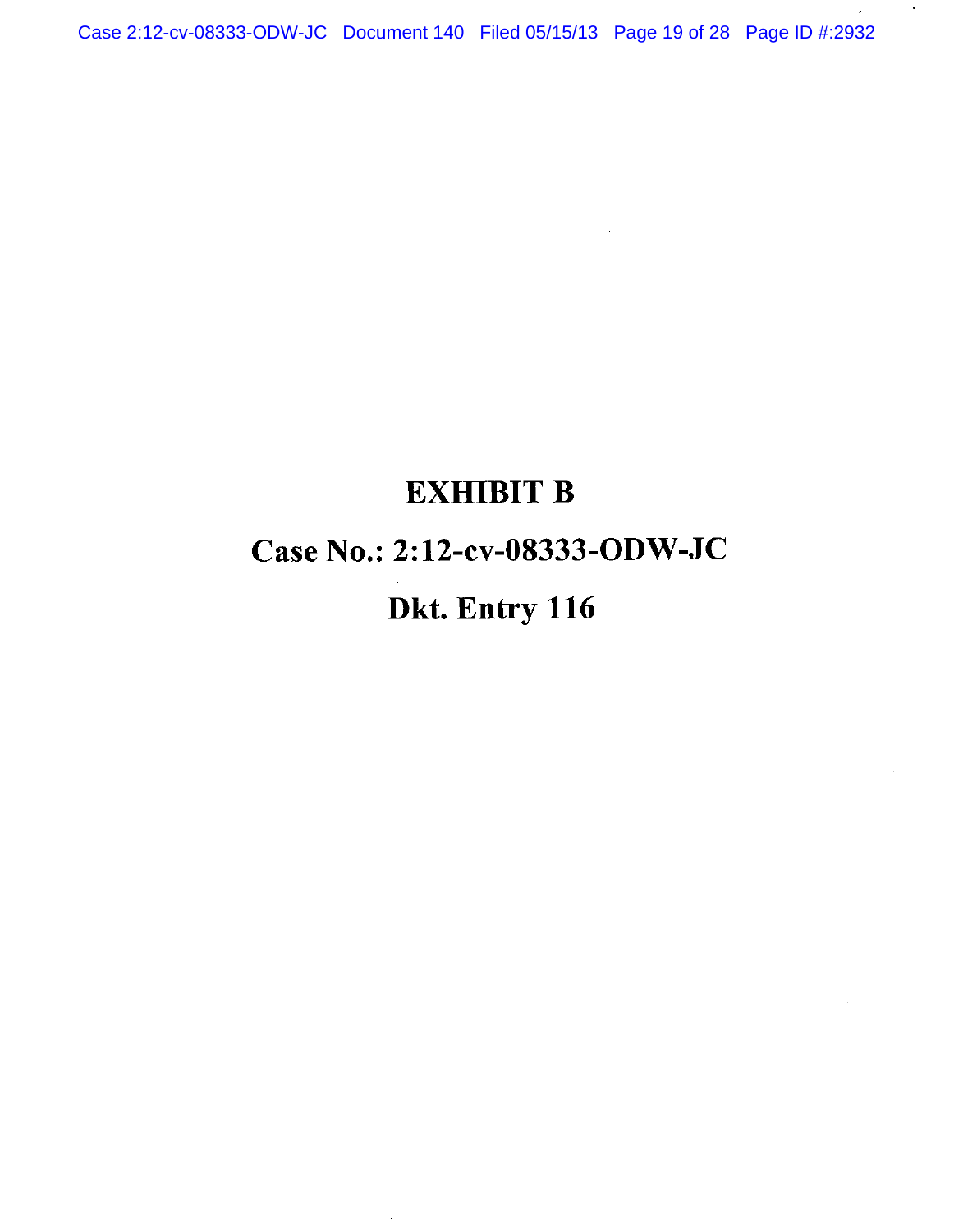|                |                                                                                                                                                                                                                                                                                                                                                                                                                                   | Case 2:12-cv-08333-ODW-JC Document 140 Filed 05/15/13 Page 20 of 28 Page ID #:2933<br>Case 2:12-cv-08333-ODW-JC Document 116 Filed 04/11/13 Page 1 of 2 Page ID #:2700 |
|----------------|-----------------------------------------------------------------------------------------------------------------------------------------------------------------------------------------------------------------------------------------------------------------------------------------------------------------------------------------------------------------------------------------------------------------------------------|------------------------------------------------------------------------------------------------------------------------------------------------------------------------|
| 9<br>10        | Morgan E. Pietz (SBN 260629)<br>THE PIETZ LAW FIRM<br>3770 Highland Ave., Ste. 206<br>Manhattan Beach, CA 90266<br>mpietz@pietzlawfirm.com<br>Telephone: (310) 424-5557<br>Facsimile: (310) 546-5301<br>Nicholas Ranallo (SBN 275016)<br>371 Dogwood Way<br>Boulder Creek, CÁ 95006<br>nick@ranallolawoffice.com<br>Telephone: (831) 703-4011<br>Fax: $(831)$ 533-5073<br>Attorneys for Putative John Doe in 2:12-cv-08333-ODW-JC |                                                                                                                                                                        |
| 11             |                                                                                                                                                                                                                                                                                                                                                                                                                                   | UNITED STATES DISTRICT COURT                                                                                                                                           |
| 12             |                                                                                                                                                                                                                                                                                                                                                                                                                                   | <b>CENTRAL DISTRICT OF CALIFORNIA</b>                                                                                                                                  |
| 13<br>14       | INGENUITY 13, LLC, a Limited<br>Liability Company Organized Under                                                                                                                                                                                                                                                                                                                                                                 | Case Number: $2:12$ -cv-08333-ODW(JCx)                                                                                                                                 |
| 15<br>16       | the Laws of the Federation of Saint<br>Kitts and Nevis,                                                                                                                                                                                                                                                                                                                                                                           | Case Assigned to:<br>District Judge Otis D Wright, II                                                                                                                  |
| 17<br>18       | Plaintiff,<br>V.                                                                                                                                                                                                                                                                                                                                                                                                                  | Discovery Referred to:<br>Magistrate Judge Jacqueline Chooljian                                                                                                        |
| 19<br>20<br>21 | JOHN DOE,                                                                                                                                                                                                                                                                                                                                                                                                                         | Case Consolidated with Case Nos.:<br>2:12-cv-6636; 2:12-cv-6669; 2:12-cv-<br>6662; 2:12-cv-6668                                                                        |
| 22<br>23       | Defendant.                                                                                                                                                                                                                                                                                                                                                                                                                        | ORDER GRANTING REQUEST FOR<br><b>LEAVE</b><br><b>TO FILE A REPLY</b>                                                                                                   |
| 24             |                                                                                                                                                                                                                                                                                                                                                                                                                                   |                                                                                                                                                                        |
| 25             |                                                                                                                                                                                                                                                                                                                                                                                                                                   |                                                                                                                                                                        |
| 26             |                                                                                                                                                                                                                                                                                                                                                                                                                                   |                                                                                                                                                                        |
| 27             |                                                                                                                                                                                                                                                                                                                                                                                                                                   |                                                                                                                                                                        |
| 28             |                                                                                                                                                                                                                                                                                                                                                                                                                                   | -1-                                                                                                                                                                    |
|                |                                                                                                                                                                                                                                                                                                                                                                                                                                   | [PROPOSED] ORDER GRANTING<br><b>REQUEST FOR LEAVE TO FILE A REPLY</b>                                                                                                  |
|                |                                                                                                                                                                                                                                                                                                                                                                                                                                   |                                                                                                                                                                        |

 $\hat{\mathcal{A}}$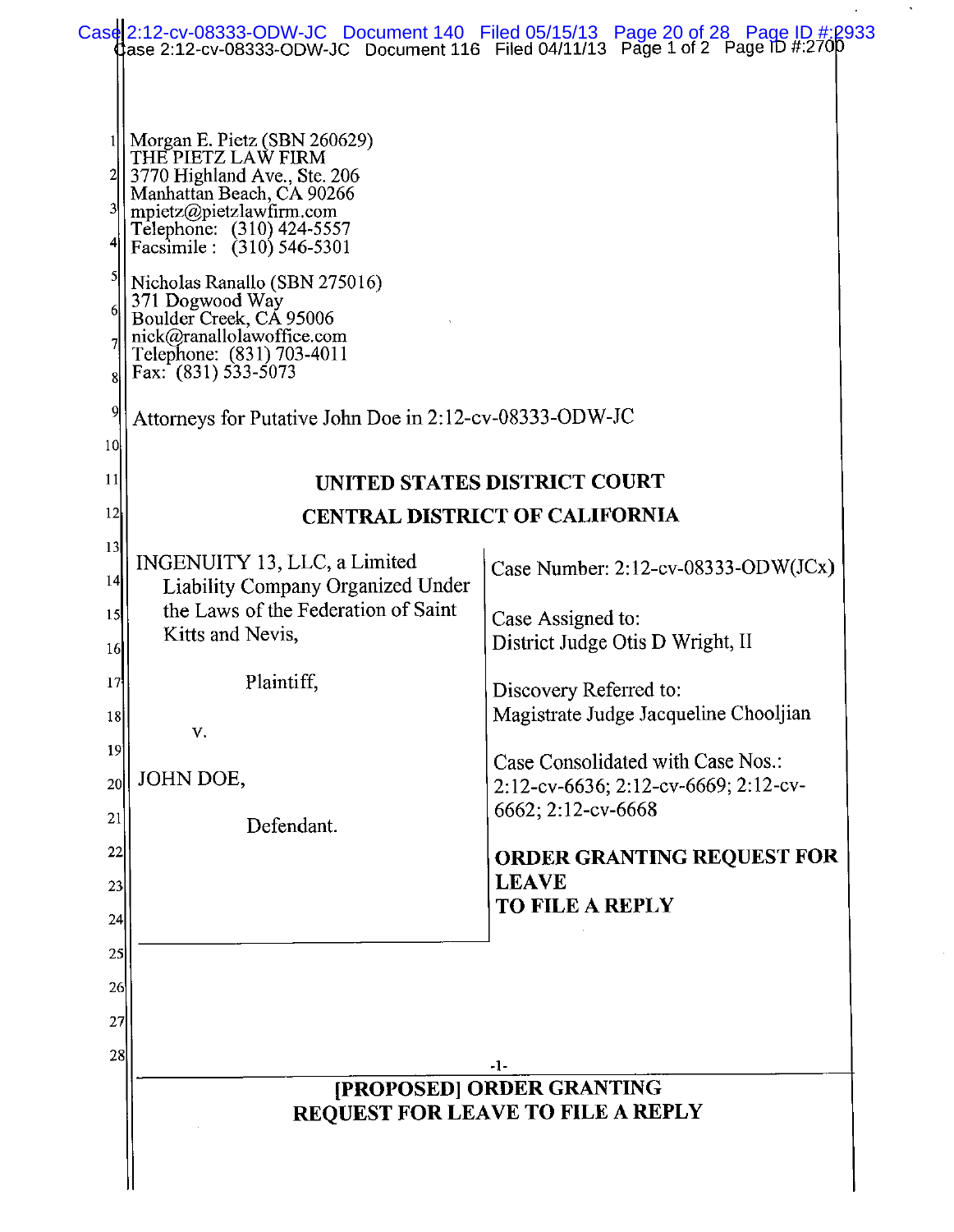|                  | Case 4:12-cv-08333-ODW-JC Document 140 Filed 05/15/13 Page 21 of 28 Page ID #:2934<br>Case 2:12-cv-08333-ODW-JC Document 116 Filed 04/11/13 Page 2 of 2 Page 1D #:2704 |
|------------------|------------------------------------------------------------------------------------------------------------------------------------------------------------------------|
|                  |                                                                                                                                                                        |
| $\mathbf{1}$     | <b>ORDER</b>                                                                                                                                                           |
| $\boldsymbol{2}$ | On April 10, 2013, the putative John Doe in 2:12-cv-08333-DMG-PJW by                                                                                                   |
| 3                | and through counsel, requested leave to file a brief reply, of no more than 10 pages,                                                                                  |
| 4                | by Tuesday April 16, 2013, in response to the new information contained in the                                                                                         |
| 5                | three Responses to the Order to Show Cause filed by counsel for Paul Duffy, Prenda                                                                                     |
| 6                | Law, Inc., and Angela Van Den Hemel (ECF No. 108); for Paul Hansemeier (ECF                                                                                            |
| 7                | No. 109); and for John Steele (ECF No. 110).                                                                                                                           |
| 8                | For good cause shown, it is hereby ORDERED that the putative defendant's                                                                                               |
| 9                | request for leave to file a reply of no more than ten pages by Tuesday April 16, 2013                                                                                  |
| 10               | is GRANTED.                                                                                                                                                            |
| 11               | <b>SO ORDERED.</b>                                                                                                                                                     |
| 12               | iseti Ufright                                                                                                                                                          |
| 13               | Dated: April 11, 2013<br>By:                                                                                                                                           |
| 14               | Hon. Otis D. Wright, II                                                                                                                                                |
| 15               | United States District Judge                                                                                                                                           |
| 16               |                                                                                                                                                                        |
| 17               |                                                                                                                                                                        |
| 18               |                                                                                                                                                                        |
| 19               |                                                                                                                                                                        |
| 20               |                                                                                                                                                                        |
| 21               |                                                                                                                                                                        |
| 22               |                                                                                                                                                                        |
| 23               |                                                                                                                                                                        |
| 24               |                                                                                                                                                                        |
| 25               |                                                                                                                                                                        |
| 26               |                                                                                                                                                                        |
| 27               |                                                                                                                                                                        |
| 28               | $-2-$                                                                                                                                                                  |
|                  | [PROPOSED] ORDER GRANTING<br>REQUEST FOR LEAVE TO FILE A REPLY                                                                                                         |
|                  |                                                                                                                                                                        |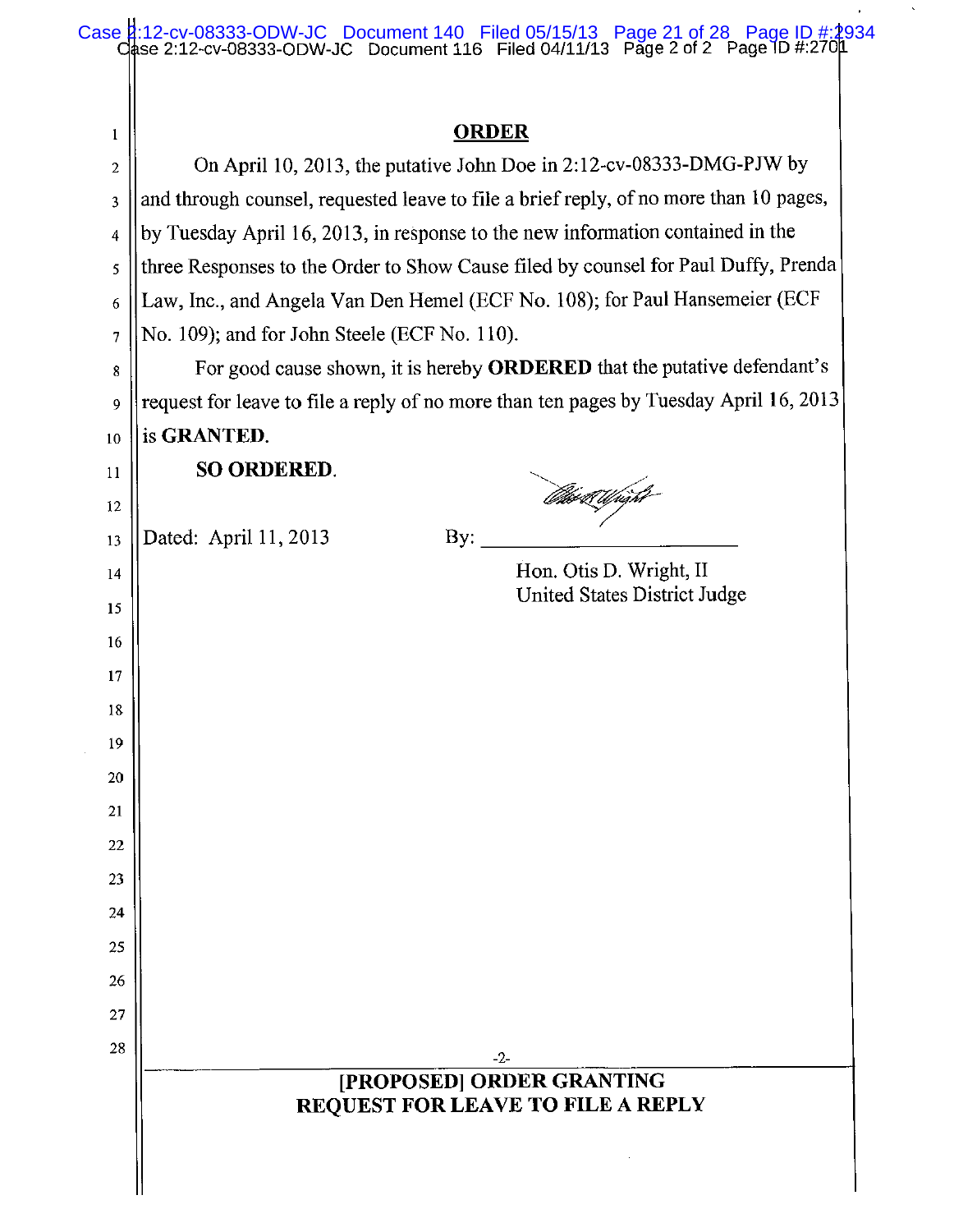Case 2:12-cv-08333-ODW-JC Document 140 Filed 05/15/13 Page 22 of 28 Page ID #:2935

 $\alpha$ 

## **EXHIBIT C**

### Case No.: 2:12-cv-08333-ODW-JC

## Dkt. Entry 86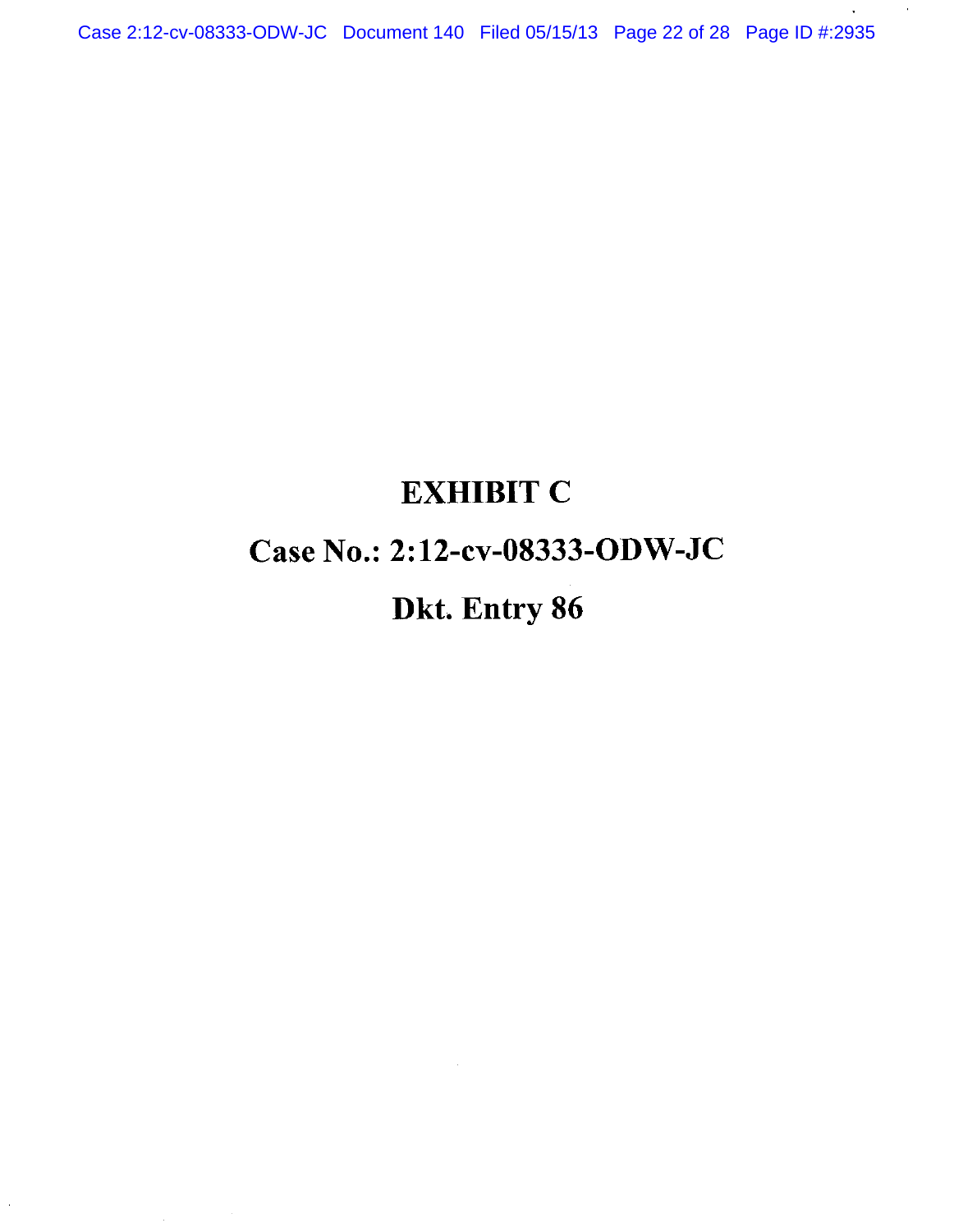|              | Case 2:12-cv-08333-ODW-JC Document 140 Filed 05/15/13 Page 23 of 28 Page ID #:2936<br>Case 2:12-cv-08333-ODW-JC Document 86 Filed 03/14/13 Page 1 of 3 Page ID #:2133     |                                                                                           |  |  |
|--------------|---------------------------------------------------------------------------------------------------------------------------------------------------------------------------|-------------------------------------------------------------------------------------------|--|--|
|              |                                                                                                                                                                           |                                                                                           |  |  |
|              |                                                                                                                                                                           |                                                                                           |  |  |
| $\mathbf{1}$ |                                                                                                                                                                           |                                                                                           |  |  |
| 2            |                                                                                                                                                                           |                                                                                           |  |  |
| 3            |                                                                                                                                                                           |                                                                                           |  |  |
| 4            |                                                                                                                                                                           |                                                                                           |  |  |
| 5            |                                                                                                                                                                           |                                                                                           |  |  |
| 6            |                                                                                                                                                                           |                                                                                           |  |  |
| 7            | UNITED STATES DISTRICT COURT                                                                                                                                              |                                                                                           |  |  |
| 8            |                                                                                                                                                                           | <b>CENTRAL DISTRICT OF CALIFORNIA</b>                                                     |  |  |
| 9            |                                                                                                                                                                           |                                                                                           |  |  |
| 10           | INGENUITY 13 LLC,                                                                                                                                                         | Case Nos. $2:12$ -cv-8333-ODW(JCx)                                                        |  |  |
| 11           | Plaintiff,<br>V.                                                                                                                                                          | <b>ORDER</b>                                                                              |  |  |
| 12           | JOHN DOE,                                                                                                                                                                 |                                                                                           |  |  |
| 13           | Defendant.                                                                                                                                                                |                                                                                           |  |  |
| 14           |                                                                                                                                                                           |                                                                                           |  |  |
| 15           | The Court has received the Ex Parte Application filed on behalf of John Steele,                                                                                           |                                                                                           |  |  |
| 16           | Paul Hansmeier, Paul Duffy, and Angela Van Den Hemel, requesting the Court to                                                                                             |                                                                                           |  |  |
| 17           | withdraw its March 5, 2013 Order requiring their attendance on March 11, 2013.                                                                                            |                                                                                           |  |  |
| 18           | Based on the papers filed and the evidence presented during the March 11, 2013<br>hearing, the Court concludes there is at least specific jurisdiction over these persons |                                                                                           |  |  |
| 19           |                                                                                                                                                                           | because of their pecuniary interest and active, albeit clandestine participation in these |  |  |
| 20<br>21     |                                                                                                                                                                           |                                                                                           |  |  |
| 22           | cases. Not only does the Ex Parte Application lack merit, its eleventh-hour filing<br>exemplifies gamesmanship. Accordingly, the Ex Parte Application is DENIED.          |                                                                                           |  |  |
| 23           | The March 11, 2013 hearing raised questions concerning acts performed by                                                                                                  |                                                                                           |  |  |
| 24           |                                                                                                                                                                           | other persons related to Prenda Law, Inc., Steele Hansmeier PLLC, Livewire Holdings       |  |  |
| 25           | LLC, AF Holdings LLC, Ingenuity 13 LLC, and 6881 Forensics, LLC. The evidence                                                                                             |                                                                                           |  |  |
| 26           | presented suggests these persons may be culpable for the sanctionable conduct                                                                                             |                                                                                           |  |  |
| 27           |                                                                                                                                                                           | explained in the Court's February 7, 2013 Order to Show Cause, which the Court            |  |  |
| 28           |                                                                                                                                                                           | previously attributed to Brett Gibbs only. Further, it appears that these persons, and    |  |  |
|              |                                                                                                                                                                           |                                                                                           |  |  |
|              |                                                                                                                                                                           |                                                                                           |  |  |
|              |                                                                                                                                                                           |                                                                                           |  |  |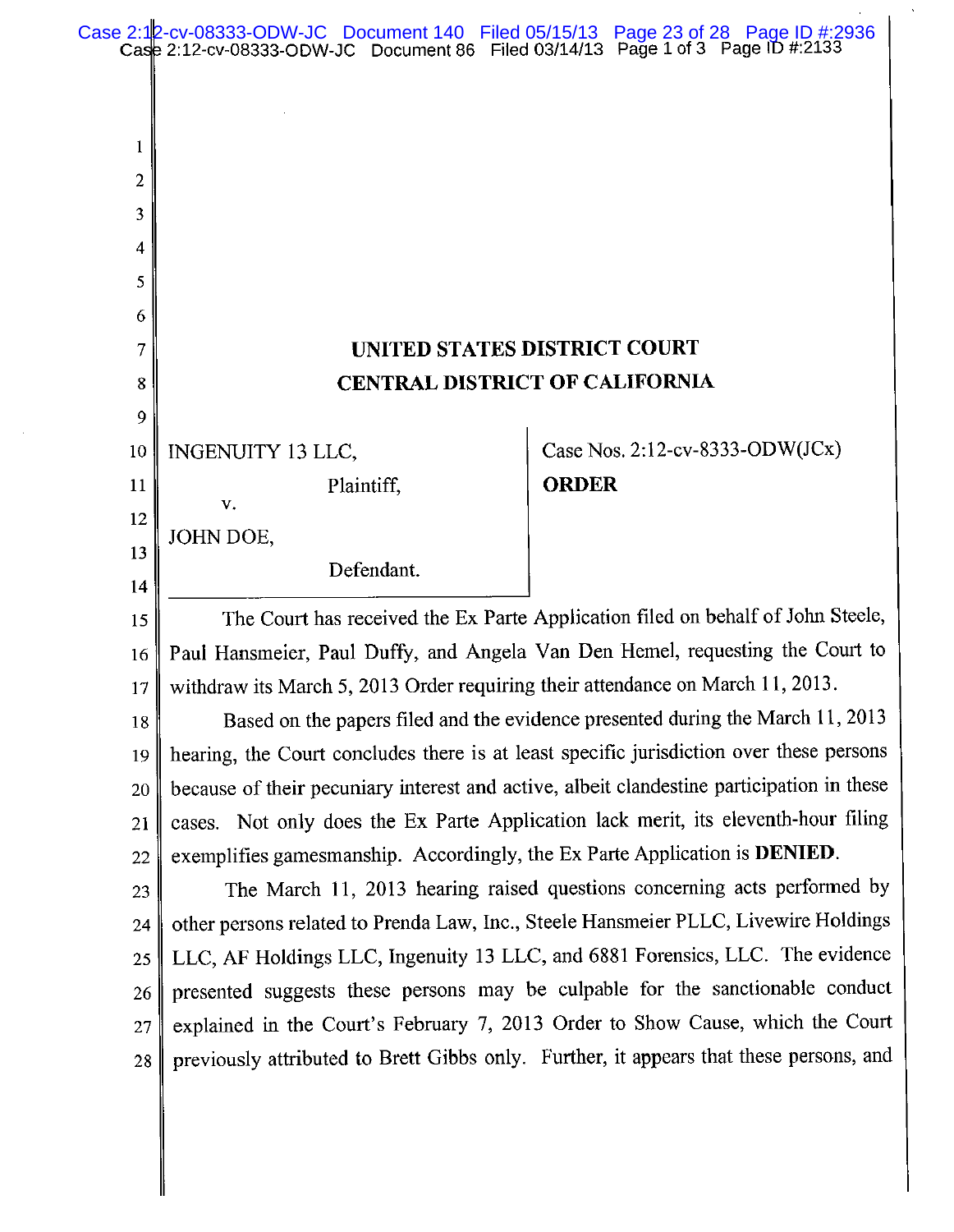their related entities, may have defrauded the Court through their acts and  $\mathbf{1}$ representations in these cases.  $\overline{2}$ Thus, the Court amends its February 7, 2013 Order to Show Cause (ECF  $\overline{3}$ No. 48) to include sanctions against the persons and entities in subparagraphs a-m 4 below: 5 John Steele, of Steele Hansmeier PLLC, Prenda Law, Inc., and/or a) 6 Livewire Holdings LLC: 7 Paul Hansmeier, of Steele Hansmeier PLLC and/or Livewire Holdings b) 8 LLC; 9 Paul Duffy, of Prenda Law, Inc.;  $\mathbf{c}$ 10 Angela Van Den Hemel, of Prenda Law, Inc.;  $\mathbf{d}$ 11 Mark Lutz, of Prenda Law, Inc., AF Holdings LLC and/or Ingenuity  $\epsilon$ ) 12 13 LLC; 13 Alan Cooper, of AF Holdings LLC;  $\mathbf{f}$ 14 Peter Hansemeier, of 6881 Forensics, LLC; 15  $\mathbf{g}$ Prenda Law, Inc.;  $h)$ 16 Livewire Holdings LLC; 17  $i)$ Steele Hansmeier PLLC;  $\ddot{\mathbf{i}}$ 18 AF Holdings LLC;  $\mathbf{k}$ 19 Ingenuity 13 LLC; and  $\left| \right|$ 20 6881 Forensics, LLC. 21  $m)$ These persons and entities are ORDERED to appear on March 29, 2013, at 22 10:30 a.m., **TO SHOW CAUSE** for the following: 23 Why they should not be sanctioned for their participation, direction, 1) 24 and execution of the acts described in the Court's February 7, 2013 25 Order to Show Cause; 26 Why they should not be sanctioned for failing to notify the Court of 2) 27 all parties that have a financial interest in the outcome of litigation; 28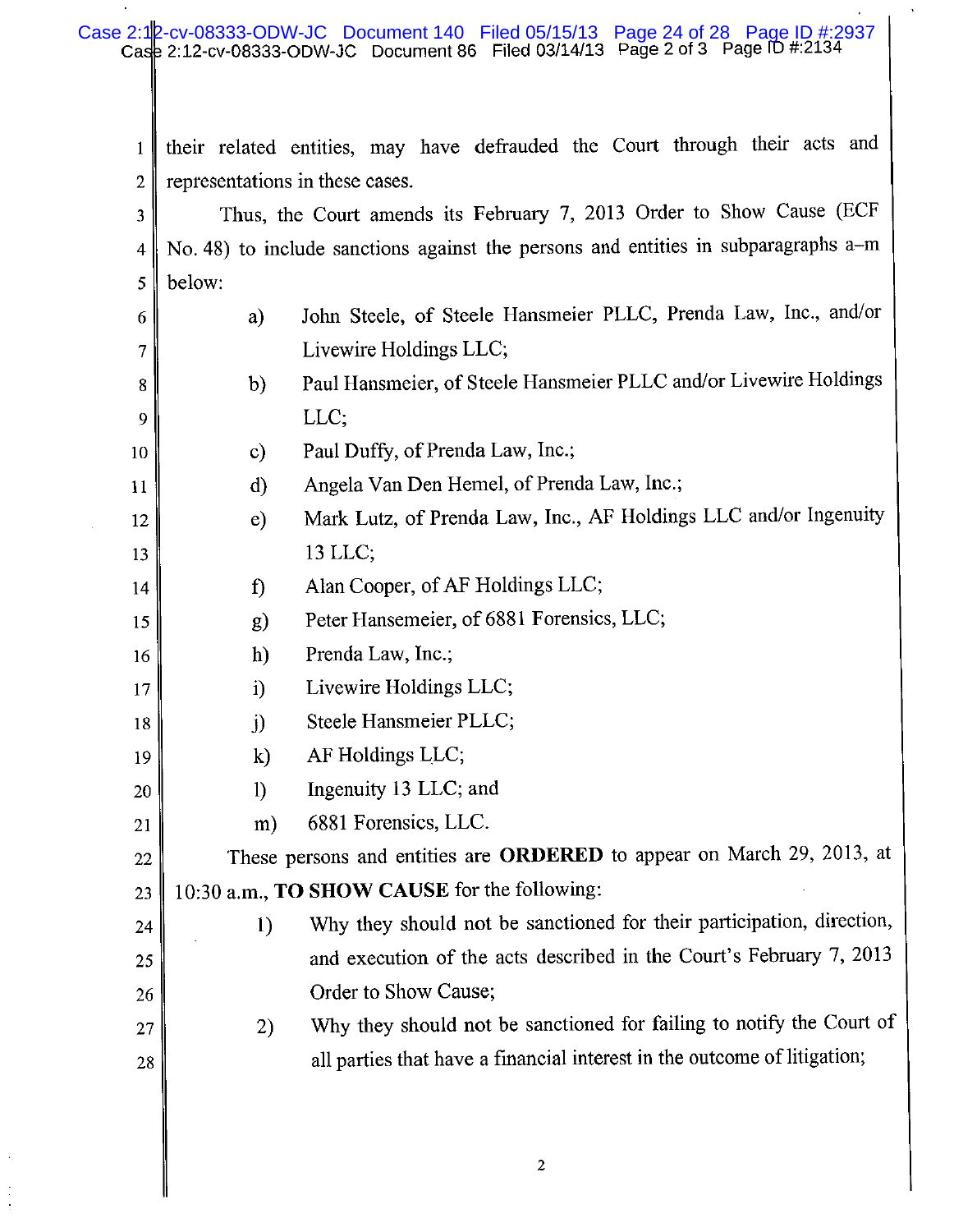- Why they should not be sanctioned for defrauding the Court by  $3)$ misrepresenting the nature and relationship of the individuals and entities in subparagraphs a–m above;
- Why John Steele and Paul Hansmeier should not be sanctioned for  $4)$ failing to make a *pro hac vice* appearance before the Court, given their involvement as "senior attorneys" in the cases; and
	- Why the individuals in subparagraphs a-g above should not be 5) sanctioned for contravening the Court's March 5, 2013 Order (ECF No. 66) and failing to appear on March 11, 2013.

Gibbs is ORDERED to serve a copy of this order on the persons and entities in 10 subparagraphs a-m above by March 15, 2013, and must file proofs of service with the  $11$ Court by March 18, 2013. Gibbs is further ORDERED to appear on March 29, 2013, 12 at 10:30 a.m. 13

No other parties are required to appear on March 29, 2013. If so desired, 14 Morgan E. Pietz and Nicholas R. Ranallo may appear on behalf of Defendant Doe. 15

Should the persons and entities in subparagraphs a-m above not appear on 16 March 29, 2013, the Court is prepared to draw reasonable inferences concerning their 17 conduct in the cases before the Court, including any inferences derived from their 18 failure to appear. Failure to comply with this order will result in the imposition of 19 sanctions. 20

21

22

23

24

25

26

27

28

 $\mathbf{1}$ 

 $\overline{2}$ 

3

 $\overline{\mathbf{4}}$ 

5

6

 $\overline{7}$ 

8

9

### IT IS SO ORDERED.

March 14, 2013

**UNITED STATES DISTRICT JUDGE**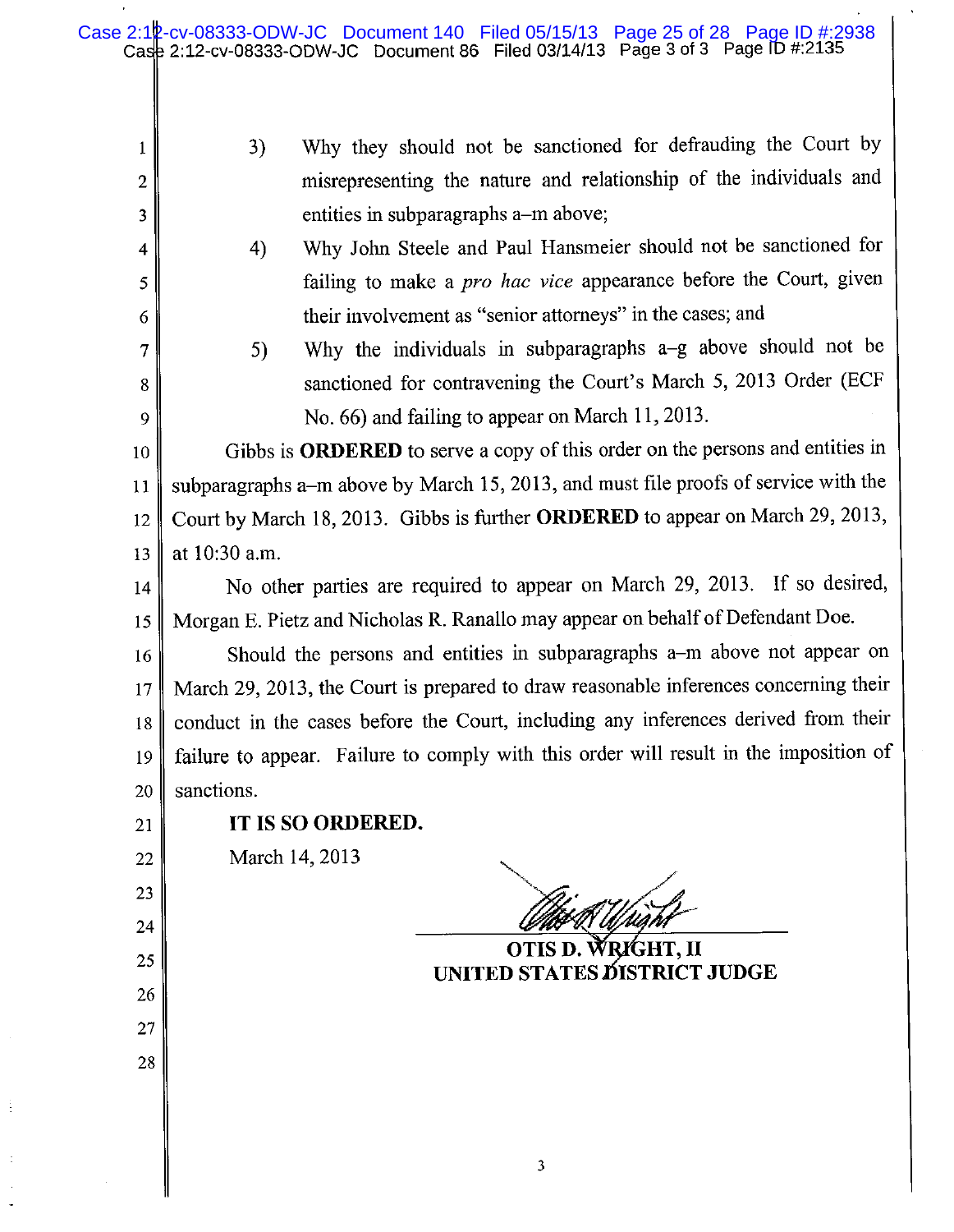Case 2:12-cv-08333-ODW-JC Document 140 Filed 05/15/13 Page 26 of 28 Page ID #:2939

## **EXHIBIT D**

## Case No.: 2:12-cv-08333-ODW-JC

## Dkt. Entry 66

 $\frac{1}{2}$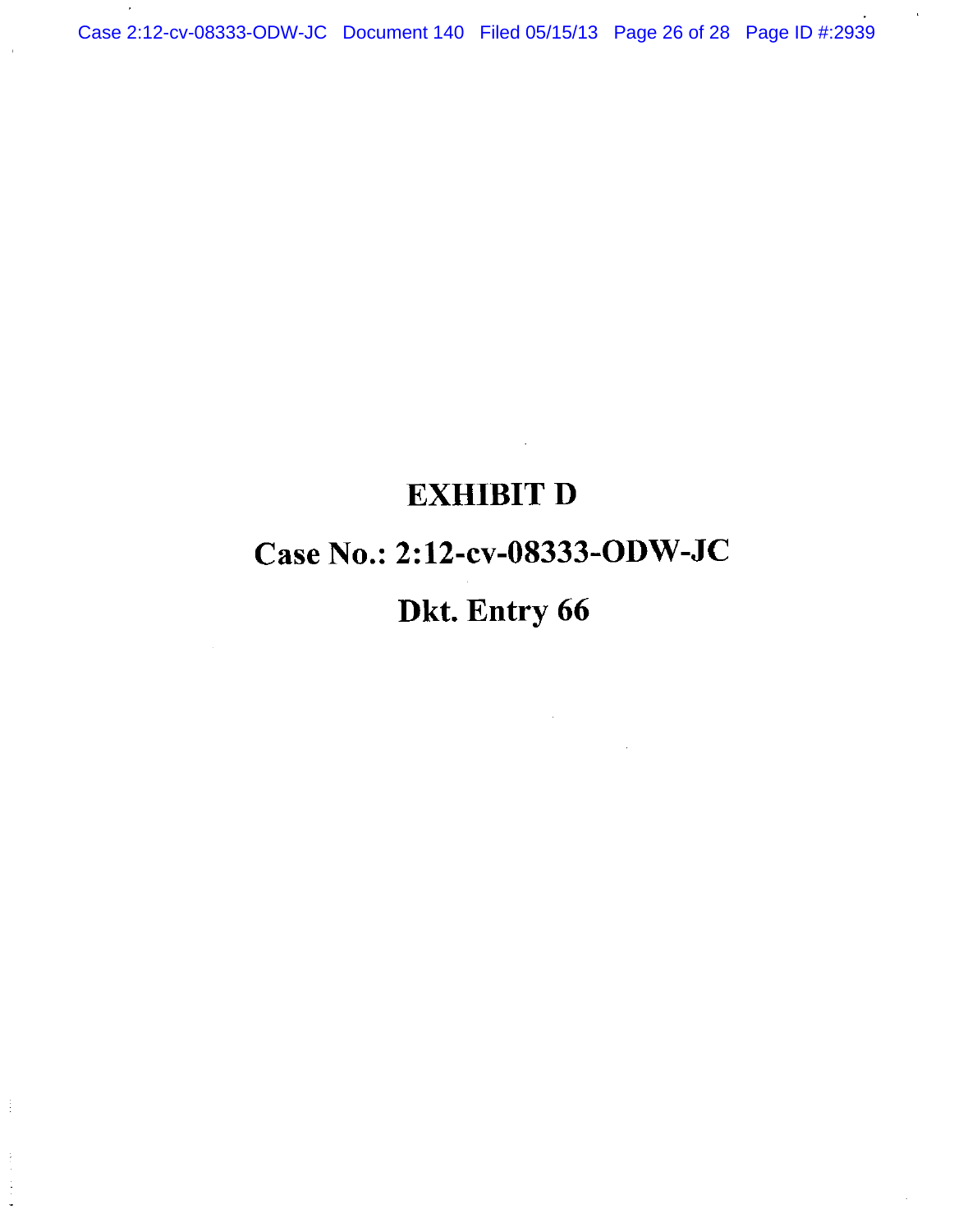|          |                                                                                                                                                |                                  | Case 2: 2-cv-08333-ODW-JC Document 140 Filed 05/15/13 Page 27 of 28 Page ID #:2940<br>Case 2:12-cv-08333-ODW-JC Document 66 Filed 03/05/13 Page 1 of 2 Page ID #:1292 |
|----------|------------------------------------------------------------------------------------------------------------------------------------------------|----------------------------------|-----------------------------------------------------------------------------------------------------------------------------------------------------------------------|
|          |                                                                                                                                                |                                  |                                                                                                                                                                       |
|          |                                                                                                                                                |                                  |                                                                                                                                                                       |
| 1        |                                                                                                                                                |                                  |                                                                                                                                                                       |
| 2        |                                                                                                                                                |                                  |                                                                                                                                                                       |
| 3        |                                                                                                                                                |                                  |                                                                                                                                                                       |
| 4        |                                                                                                                                                |                                  |                                                                                                                                                                       |
| 5        |                                                                                                                                                |                                  |                                                                                                                                                                       |
| 6        |                                                                                                                                                |                                  |                                                                                                                                                                       |
| 7        |                                                                                                                                                |                                  | UNITED STATES DISTRICT COURT                                                                                                                                          |
| 8        |                                                                                                                                                |                                  | <b>CENTRAL DISTRICT OF CALIFORNIA</b>                                                                                                                                 |
| 9        |                                                                                                                                                |                                  |                                                                                                                                                                       |
| 10       | <b>INGENUITY 13 LLC,</b>                                                                                                                       |                                  | Case Nos. 2:12-cv-8333-ODW(JCx)                                                                                                                                       |
| 11       | V.                                                                                                                                             | Plaintiff,                       | <b>ORDER</b>                                                                                                                                                          |
| 12       | JOHN DOE,                                                                                                                                      |                                  |                                                                                                                                                                       |
| 13       |                                                                                                                                                | Defendant.                       |                                                                                                                                                                       |
| 14       |                                                                                                                                                |                                  |                                                                                                                                                                       |
| 15       | In light of the parties' recent representations made in response to the Court's<br>Order to Show Cause, the Court hereby orders the following: |                                  |                                                                                                                                                                       |
| 16       |                                                                                                                                                |                                  |                                                                                                                                                                       |
| 17<br>18 | The following persons are hereby ORDERED to appear on March 11,<br>1)<br>2013, at 1:30 p.m.:                                                   |                                  |                                                                                                                                                                       |
| 19       | a)                                                                                                                                             |                                  | John Steele, of Steele Hansmeier PLLC and/or Livewire Holdings                                                                                                        |
| 20       | LLC;                                                                                                                                           |                                  |                                                                                                                                                                       |
| 21       | Paul Hansmeier, of Steele Hansmeier PLLC and/or Livewire<br>b)                                                                                 |                                  |                                                                                                                                                                       |
| 22       | Holdings LLC;                                                                                                                                  |                                  |                                                                                                                                                                       |
| 23       | Paul Duffy, of Prenda Law, Inc.;<br>$\mathbf{c}$                                                                                               |                                  |                                                                                                                                                                       |
| 24       | Angela Van Den Hemel, of Prenda Law, Inc.;<br>d)                                                                                               |                                  |                                                                                                                                                                       |
| 25       | Mark Lutz, CEO of AF Holdings LLC and Ingenuity 13 LLC;<br>e)                                                                                  |                                  |                                                                                                                                                                       |
| 26       | $\mathbf{f}$                                                                                                                                   | Alan Cooper, of AF Holdings LLC; |                                                                                                                                                                       |
| 27       | g)                                                                                                                                             |                                  | Peter Hansemeier of 6881 Forensics, LLC; and                                                                                                                          |
| 28       | h)                                                                                                                                             |                                  | Alan Cooper, of 2170 Highway 47 North, Isle, MN 56342.                                                                                                                |
|          |                                                                                                                                                |                                  |                                                                                                                                                                       |

 $\mathcal{A}$